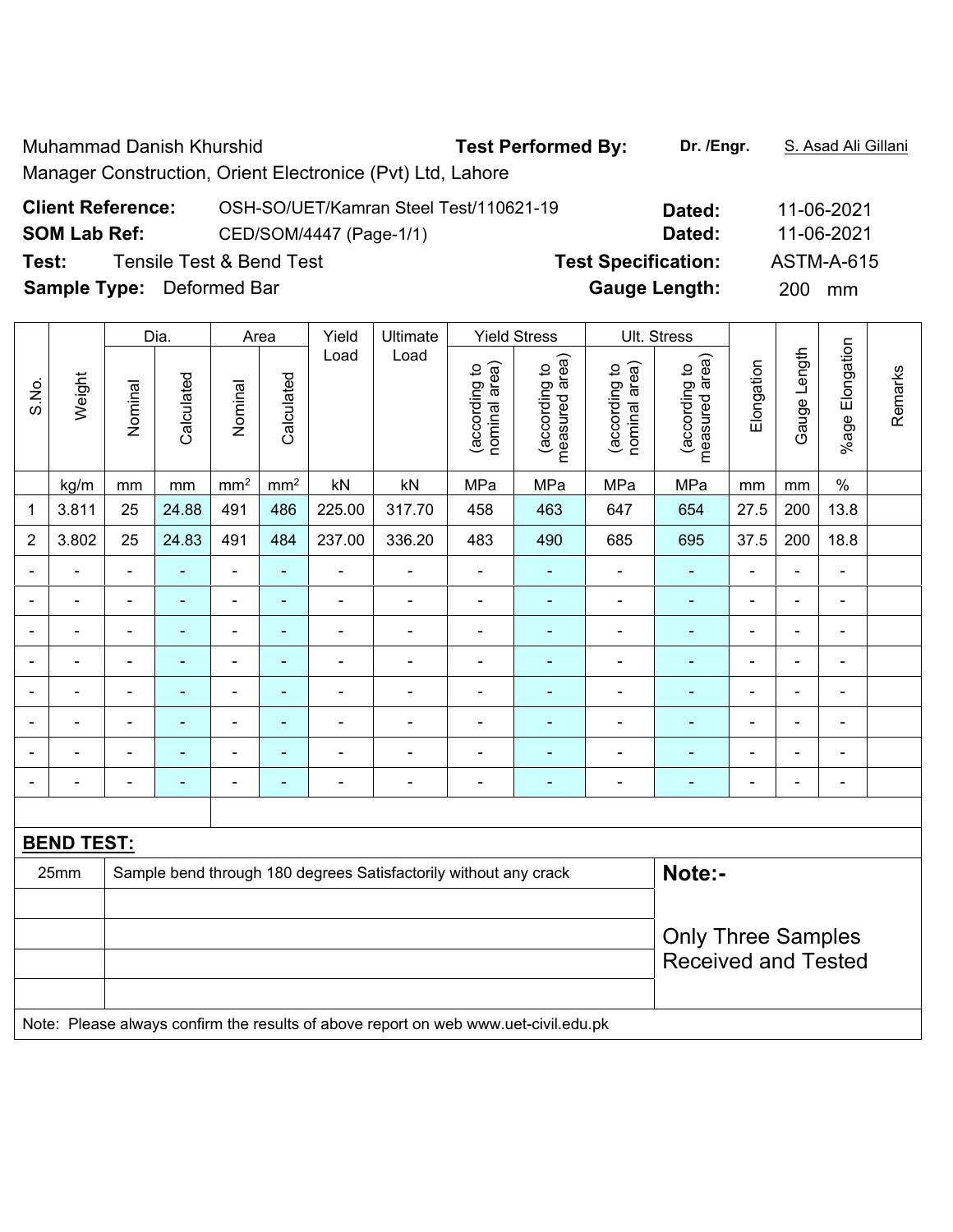Engr. Muhammad Ahmed Raza **Test Performed By: Dr. /Engr.** S. Asad Ali Gillani Deputy Project Manager, CCCE-ETERN-AL Hussain Consortion

| <b>Client Reference:</b> | CCCE-ETERN-AL-Hussain/IGM/NGS-LOT#11/2413-15       | Dated:                     | 10-06-2021 |
|--------------------------|----------------------------------------------------|----------------------------|------------|
| <b>SOM Lab Ref:</b>      | CED/SOM/4449, 4450 (Page-1/2)                      | Dated:                     | 11-06-2021 |
| Test:                    | <b>Tension Test &amp; Bend Test</b>                | <b>Test Specification:</b> | BS-4449    |
|                          | <b>Sample Type:</b> Deformed Bar(Al-Madinah Steel) | <b>Gauge Length:</b>       | 200 mm     |

|                | Dia.<br>Area         |                                                                  |                                                                                                   |                 | Yield           | Ultimate                      |                                                                                     | <b>Yield Stress</b>                             |                                 | Ult. Stress                    |                                 |            |              |                         |         |
|----------------|----------------------|------------------------------------------------------------------|---------------------------------------------------------------------------------------------------|-----------------|-----------------|-------------------------------|-------------------------------------------------------------------------------------|-------------------------------------------------|---------------------------------|--------------------------------|---------------------------------|------------|--------------|-------------------------|---------|
| S.No.          | Weight               | Nominal                                                          | Calculated                                                                                        | Nominal         | Calculated      | Load                          | Load                                                                                | nominal area)<br>according to                   | measured area)<br>(according to | (according to<br>nominal area) | measured area)<br>(according to | Elongation | Gauge Length | Elongation<br>$%$ age I | Remarks |
|                | kg/m                 | mm                                                               | mm                                                                                                | mm <sup>2</sup> | mm <sup>2</sup> | kN                            | kN                                                                                  | MPa                                             | MPa                             | MPa                            | MPa                             | mm         | mm           | $\%$                    |         |
| 1              | 3.809                | 25                                                               | 24.85                                                                                             | 491             | 485             | 248.00                        | 324.00                                                                              | 505                                             | 512                             | 660                            | 669                             | 35.0       | 200          | 17.5                    |         |
| $\overline{2}$ | 3.804                | 25                                                               | 24.84                                                                                             | 491             | 485             | 242.00                        | 321.20                                                                              | 493                                             | 500                             | 654                            | 663                             | 37.5       | 200          | 18.8                    |         |
| 3              | 2.425                | 20                                                               | 19.83                                                                                             | 314             | 309             | 123.20                        | 172.00                                                                              | 392                                             | 399                             | 547                            | 557                             | 35.0       | 200          | 17.5                    |         |
| 4              | 2.416                | 20                                                               | 19.79                                                                                             | 314             | 308             | 122.00                        | 172.20                                                                              | 388                                             | 397                             | 548                            | 560                             | 40.0       | 200          | 20.0                    |         |
| 5              | 0.858                | 12                                                               | 11.80                                                                                             | 113             | 109             | 46.00                         | 61.00                                                                               | 407                                             | 421                             | 539                            | 558                             | 32.5       | 200          | 16.3                    |         |
| 6              | 0.865                | 12                                                               | 11.85                                                                                             | 113             | 110             | 41.00                         | 61.20                                                                               | 363<br>373<br>541<br>556<br>35.0<br>200<br>17.5 |                                 |                                |                                 |            |              |                         |         |
|                |                      | $\blacksquare$                                                   | ä,<br>$\blacksquare$<br>ä,<br>ä,<br>$\blacksquare$<br>÷<br>÷,<br>ä,<br>ä,<br>$\blacksquare$<br>Ē, |                 |                 |                               |                                                                                     |                                                 |                                 |                                |                                 |            |              |                         |         |
|                |                      | ä,                                                               | -                                                                                                 | $\blacksquare$  | ۰               | ä,                            |                                                                                     |                                                 | ۰                               |                                | $\blacksquare$                  |            | ä,           | $\blacksquare$          |         |
|                |                      |                                                                  |                                                                                                   | ۰               |                 |                               |                                                                                     |                                                 | $\blacksquare$                  |                                | $\blacksquare$                  |            |              | $\blacksquare$          |         |
|                |                      |                                                                  |                                                                                                   |                 |                 |                               |                                                                                     |                                                 |                                 |                                |                                 |            |              | $\blacksquare$          |         |
|                | <b>Witnessed By:</b> |                                                                  |                                                                                                   |                 |                 | Ahsan Majeed, Civil Engineer, |                                                                                     |                                                 |                                 |                                |                                 |            |              |                         |         |
|                | <b>BEND TEST:</b>    |                                                                  |                                                                                                   |                 |                 |                               |                                                                                     |                                                 |                                 |                                |                                 |            |              |                         |         |
|                | 25mm                 |                                                                  |                                                                                                   |                 |                 |                               | Sample bend through 180 degrees Satisfactorily without any crack                    |                                                 |                                 |                                | Note:-                          |            |              |                         |         |
|                | 20mm                 | Sample bend through 180 degrees Satisfactorily without any crack |                                                                                                   |                 |                 |                               |                                                                                     |                                                 |                                 |                                |                                 |            |              |                         |         |
|                | 12mm                 |                                                                  |                                                                                                   |                 |                 |                               | Sample bend through 180 degrees Satisfactorily without any crack                    |                                                 |                                 |                                | <b>Only Nine Samples</b>        |            |              |                         |         |
|                |                      |                                                                  |                                                                                                   |                 |                 |                               |                                                                                     |                                                 |                                 |                                | <b>Received and Tested</b>      |            |              |                         |         |
|                |                      |                                                                  |                                                                                                   |                 |                 |                               |                                                                                     |                                                 |                                 |                                |                                 |            |              |                         |         |
|                |                      |                                                                  |                                                                                                   |                 |                 |                               | Note: Please always confirm the results of above report on web www.uet-civil.edu.pk |                                                 |                                 |                                |                                 |            |              |                         |         |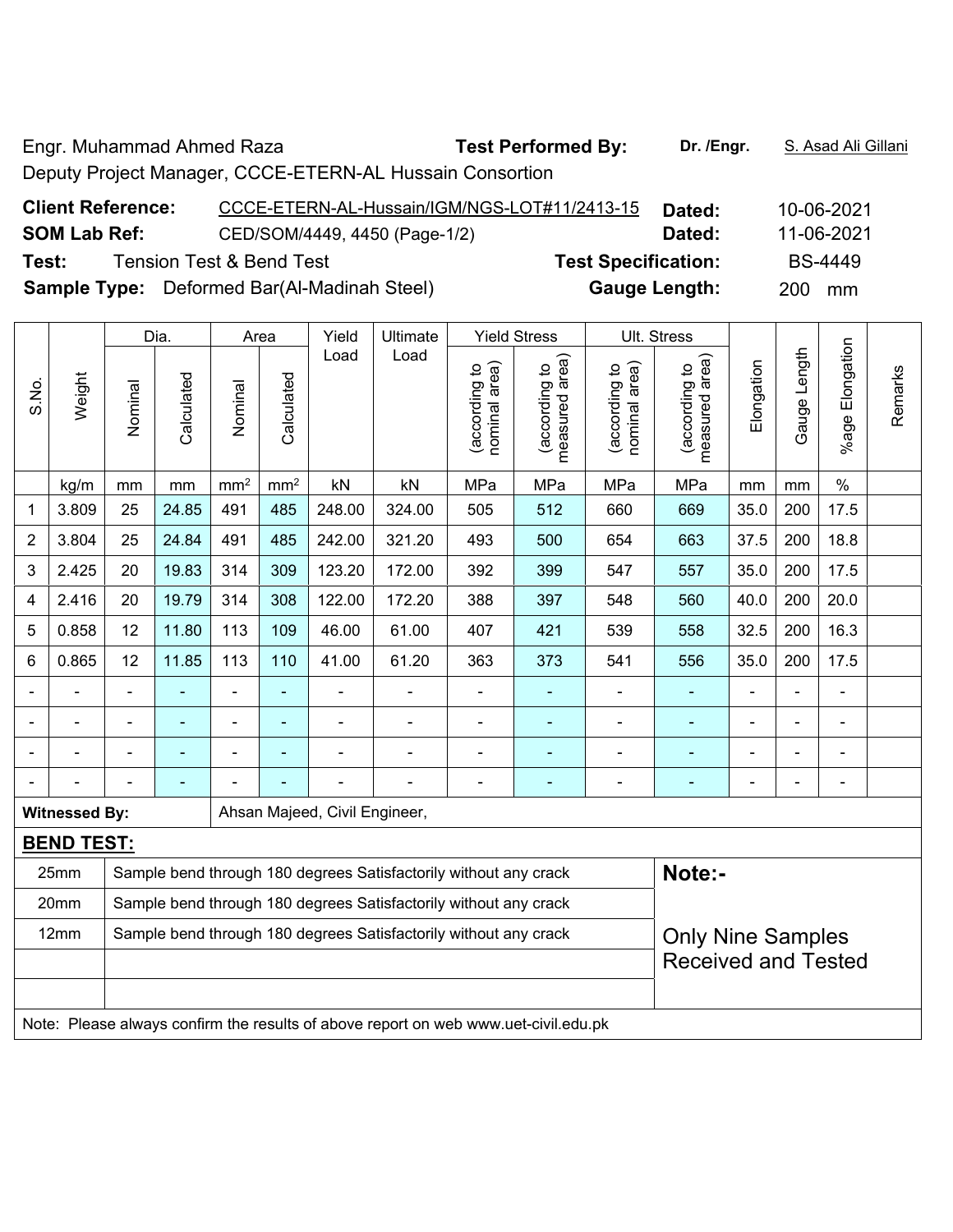Engr. Muhammad Ahmed Raza **Test Performed By: Dr. /Engr.** S. Asad Ali Gillani Deputy Project Manager, CCCE-ETERN-AL Hussain Consortion

| <b>Client Reference:</b> | CCCE-ETERN-AL-Hussain/IGM/NGS-LOT#11/2413-15  | Dated:                     | 10-06-2021     |
|--------------------------|-----------------------------------------------|----------------------------|----------------|
| <b>SOM Lab Ref:</b>      | CED/SOM/4449, 4450 (Page-2/2)                 | Dated:                     | 11-06-2021     |
| Test:                    | <b>Tension Test &amp; Bend Test</b>           | <b>Test Specification:</b> | <b>BS-4449</b> |
|                          | <b>Sample Type:</b> Deformed Bar(Union Steel) | <b>Gauge Length:</b>       | 200 mm         |

|                |                      | Dia.<br>Yield<br>Area<br>Ultimate                                          |                                                                                                                                                                     |                              |                 | <b>Yield Stress</b>           | Ult. Stress                                                                                                                            |                               |                                 |                                |                                 |                          |                |                 |         |
|----------------|----------------------|----------------------------------------------------------------------------|---------------------------------------------------------------------------------------------------------------------------------------------------------------------|------------------------------|-----------------|-------------------------------|----------------------------------------------------------------------------------------------------------------------------------------|-------------------------------|---------------------------------|--------------------------------|---------------------------------|--------------------------|----------------|-----------------|---------|
| S.No.          | Weight               | Nominal                                                                    | Calculated                                                                                                                                                          | Nominal                      | Calculated      | Load                          | Load                                                                                                                                   | nominal area)<br>according to | measured area)<br>(according to | (according to<br>nominal area) | measured area)<br>(according to | Elongation               | Gauge Length   | %age Elongation | Remarks |
|                | kg/m                 | mm                                                                         | mm                                                                                                                                                                  | mm <sup>2</sup>              | mm <sup>2</sup> | kN                            | kN                                                                                                                                     | MPa                           | MPa                             | MPa                            | MPa                             | mm                       | mm             | $\%$            |         |
| 1              | 2.516                | 20                                                                         | 20.19                                                                                                                                                               | 314                          | 320             | 165.50                        | 207.20                                                                                                                                 | 527                           | 518                             | 660                            | 648                             | 35.0                     | 200            | 17.5            |         |
| $\overline{2}$ | 2.504                | 20                                                                         | 20.15                                                                                                                                                               | 314                          | 319             | 165.00                        | 207.20                                                                                                                                 | 525                           | 518                             | 660                            | 650                             | 30.0                     | 200            | 15.0            |         |
| 3              | 0.865                | 12                                                                         | 11.85                                                                                                                                                               | 113                          | 110             | 70.00                         | 86.20                                                                                                                                  | 619                           | 636                             | 762                            | 782                             | 22.5                     | 200            | 11.3            |         |
| 4              | 0.976                | 12                                                                         | 12.58                                                                                                                                                               | 113                          | 124             | 41.20                         | 61.00                                                                                                                                  | 364                           | 332                             | 539                            | 491                             | 25.0                     | 200            | 12.5            |         |
|                |                      | Ē,                                                                         |                                                                                                                                                                     | $\blacksquare$               | ÷               | $\blacksquare$                | ÷                                                                                                                                      | $\overline{\phantom{a}}$      | ٠                               | $\blacksquare$                 | $\blacksquare$                  | $\overline{\phantom{a}}$ | ä,             | $\blacksquare$  |         |
|                |                      |                                                                            | $\overline{\phantom{0}}$                                                                                                                                            | $\qquad \qquad \blacksquare$ | ۰               | ÷                             | $\blacksquare$<br>$\overline{\phantom{a}}$<br>$\overline{\phantom{0}}$<br>$\blacksquare$<br>٠<br>$\blacksquare$<br>$\blacksquare$<br>÷ |                               |                                 |                                |                                 |                          |                |                 |         |
|                |                      | $\blacksquare$                                                             | ä,<br>ä,<br>$\blacksquare$<br>$\blacksquare$<br>$\blacksquare$<br>$\blacksquare$<br>$\blacksquare$<br>$\blacksquare$<br>÷<br>$\blacksquare$<br>÷,<br>$\blacksquare$ |                              |                 |                               |                                                                                                                                        |                               |                                 |                                |                                 |                          |                |                 |         |
|                |                      | L,                                                                         | $\blacksquare$                                                                                                                                                      | $\blacksquare$               | $\blacksquare$  | ÷                             | i.                                                                                                                                     | $\blacksquare$                |                                 |                                | Ē,                              |                          | $\blacksquare$ | $\blacksquare$  |         |
|                |                      |                                                                            |                                                                                                                                                                     |                              |                 |                               |                                                                                                                                        |                               |                                 |                                |                                 |                          |                | $\blacksquare$  |         |
|                |                      |                                                                            | ۰                                                                                                                                                                   |                              |                 | L,                            |                                                                                                                                        | ٠                             | ÷                               |                                | Ē.                              | $\blacksquare$           | $\blacksquare$ | $\blacksquare$  |         |
|                | <b>Witnessed By:</b> |                                                                            |                                                                                                                                                                     |                              |                 | Ahsan Majeed, Civil Engineer, |                                                                                                                                        |                               |                                 |                                |                                 |                          |                |                 |         |
|                | <b>BEND TEST:</b>    |                                                                            |                                                                                                                                                                     |                              |                 |                               |                                                                                                                                        |                               |                                 |                                |                                 |                          |                |                 |         |
|                | 20mm                 | Note:-<br>Sample bend through 180 degrees Satisfactorily without any crack |                                                                                                                                                                     |                              |                 |                               |                                                                                                                                        |                               |                                 |                                |                                 |                          |                |                 |         |
|                | 12mm                 | Sample bend through 180 degrees Satisfactorily without any crack           |                                                                                                                                                                     |                              |                 |                               |                                                                                                                                        |                               |                                 |                                |                                 |                          |                |                 |         |
|                |                      |                                                                            |                                                                                                                                                                     |                              |                 |                               |                                                                                                                                        |                               |                                 |                                | <b>Only Six Samples</b>         |                          |                |                 |         |
|                |                      |                                                                            |                                                                                                                                                                     |                              |                 |                               |                                                                                                                                        |                               |                                 |                                | <b>Received and Tested</b>      |                          |                |                 |         |
|                |                      |                                                                            |                                                                                                                                                                     |                              |                 |                               |                                                                                                                                        |                               |                                 |                                |                                 |                          |                |                 |         |
|                |                      |                                                                            |                                                                                                                                                                     |                              |                 |                               | Note: Please always confirm the results of above report on web www.uet-civil.edu.pk                                                    |                               |                                 |                                |                                 |                          |                |                 |         |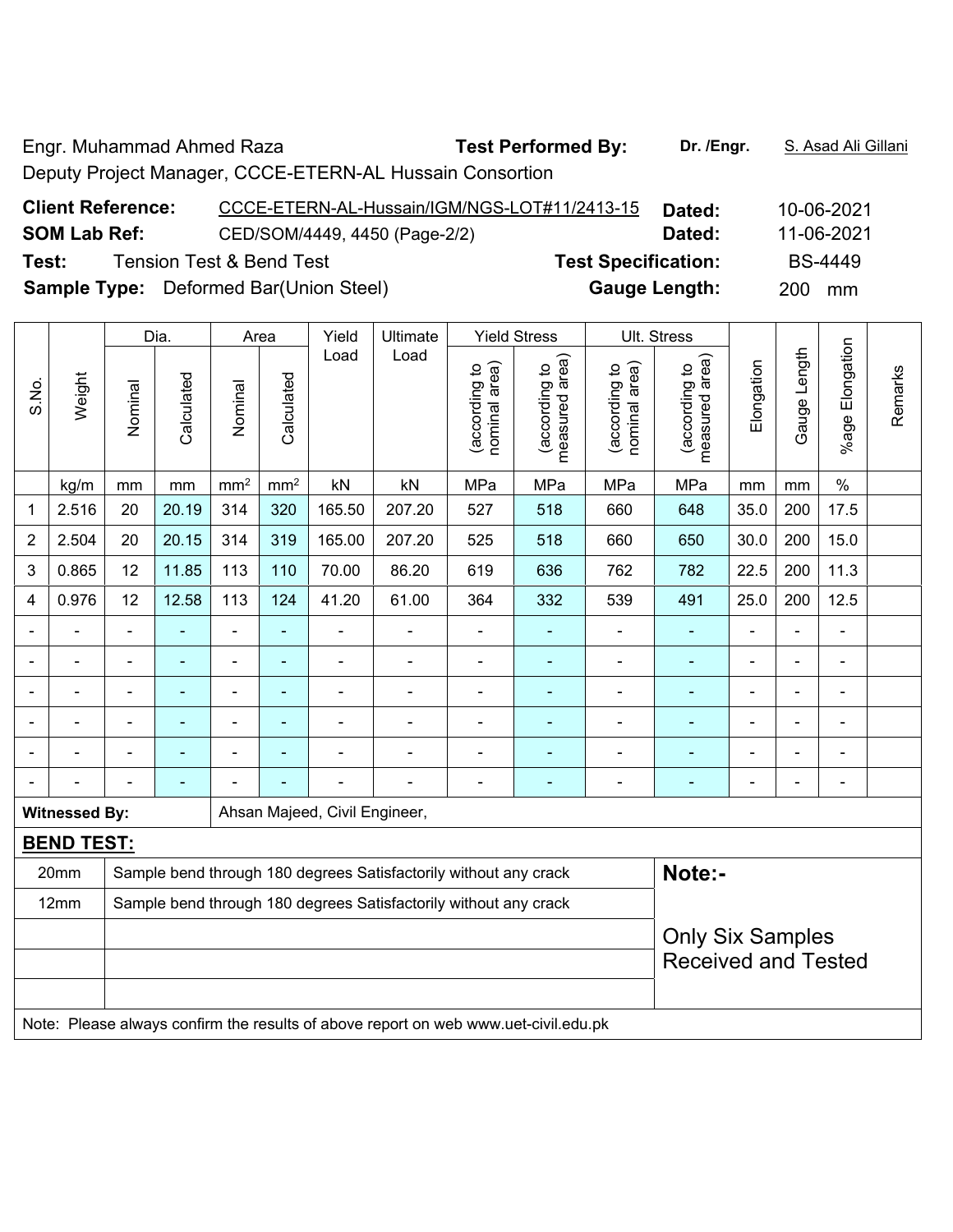Babar Hassan **Test Performed By:** Dr. /Engr. SE (WASO) GINUM,Pakistan Atomic Energy Connission, **Client Reference:** Nil **SOM Lab** 

**Dated:** 10-06-2021 **Dated:** 11-06-2021

**Test:** Tension Test & Bend Test **Test Specification:** ASTM-A-615 **Gauge Length:** 8 inch **Sample Type:** Deformed Bar

|                |                   |                                                                  | Dia.       |                 | Area            | Yield          | Ultimate                                                                            |                                | <b>Yield Stress</b>             |                                | Ult. Stress                     |                |                |                      |         |
|----------------|-------------------|------------------------------------------------------------------|------------|-----------------|-----------------|----------------|-------------------------------------------------------------------------------------|--------------------------------|---------------------------------|--------------------------------|---------------------------------|----------------|----------------|----------------------|---------|
| S.No.          | Weight            | Nominal                                                          | Calculated | Nominal         | Calculated      | Load           | Load                                                                                | nominal area)<br>(according to | (according to<br>measured area) | nominal area)<br>(according to | (according to<br>measured area) | Elongation     | Gauge Length   | Elongation<br>%age l | Remarks |
|                | lb/ft             | $\#$                                                             | in         | in <sup>2</sup> | in <sup>2</sup> | Tons           | Tons                                                                                | psi                            | psi                             | psi                            | psi                             | in             | in             | $\frac{0}{0}$        |         |
| $\mathbf{1}$   | 1.553             | $6\phantom{1}$                                                   | 0.762      | 0.44            | 0.456           | 12.03          | 17.74                                                                               | 60290                          | 58180                           | 88910                          | 85790                           | 1.60           | 8.0            | 20.0                 |         |
| $\overline{2}$ | 1.561             | $6\phantom{a}$                                                   | 0.764      | 0.44            | 0.459           | 11.62          | 17.35                                                                               | 58250                          | 55840                           | 86970                          | 83370                           | 1.50           | 8.0            | 18.8                 |         |
| 3              | 0.667             | $\overline{4}$                                                   | 0.500      | 0.20            | 0.196           | 6.07           | 8.74                                                                                | 66890                          | 68250                           | 96340                          | 98300                           | 1.30           | 8.0            | 16.3                 |         |
| 4              | 0.672             | $\overline{4}$                                                   | 0.501      | 0.20            | 0.197           | 6.29           | 8.89                                                                                | 69360                          | 70410                           | 98020                          | 99510                           | 1.50           | 8.0            | 18.8                 |         |
|                |                   | ä,                                                               | ÷,         | ä,              | $\blacksquare$  |                | $\blacksquare$                                                                      | $\frac{1}{2}$                  | ۰                               | $\blacksquare$                 | $\blacksquare$                  | ä,             | $\blacksquare$ | $\blacksquare$       |         |
|                |                   | $\blacksquare$                                                   | ÷,         | ÷,              | $\blacksquare$  | $\blacksquare$ | ÷,                                                                                  | $\blacksquare$                 | ÷                               | ÷,                             | $\blacksquare$                  | ä,             |                | $\blacksquare$       |         |
|                |                   | ä,                                                               | ä,         | $\blacksquare$  |                 | L,             | ä,                                                                                  | ä,                             |                                 | ÷,                             | $\blacksquare$                  | ä,             |                | ÷                    |         |
|                |                   | $\blacksquare$                                                   |            | $\blacksquare$  |                 | $\blacksquare$ | $\blacksquare$                                                                      | ÷,                             |                                 |                                |                                 |                |                | -                    |         |
|                |                   |                                                                  | -          | $\blacksquare$  |                 | $\overline{a}$ | ÷                                                                                   | $\blacksquare$                 |                                 | ٠                              | Ē.                              |                |                | -                    |         |
|                |                   |                                                                  |            | $\blacksquare$  | ٠               |                | $\blacksquare$                                                                      | $\blacksquare$                 | ۰                               | $\overline{\phantom{a}}$       | ä,                              | $\blacksquare$ |                | $\blacksquare$       |         |
|                |                   |                                                                  |            |                 |                 |                |                                                                                     |                                |                                 |                                |                                 |                |                |                      |         |
|                | <b>BEND TEST:</b> |                                                                  |            |                 |                 |                |                                                                                     |                                |                                 |                                |                                 |                |                |                      |         |
|                | #6                |                                                                  |            |                 |                 |                | Sample bend through 180 degrees Satisfactorily without any crack                    |                                |                                 |                                | Note:-                          |                |                |                      |         |
|                | #4                | Sample bend through 180 degrees Satisfactorily without any crack |            |                 |                 |                |                                                                                     |                                |                                 |                                |                                 |                |                |                      |         |
|                |                   |                                                                  |            |                 |                 |                |                                                                                     |                                |                                 |                                | <b>Only Six Samples</b>         |                |                |                      |         |
|                |                   |                                                                  |            |                 |                 |                |                                                                                     |                                |                                 |                                | <b>Received and Tested</b>      |                |                |                      |         |
|                |                   |                                                                  |            |                 |                 |                |                                                                                     |                                |                                 |                                |                                 |                |                |                      |         |
|                |                   |                                                                  |            |                 |                 |                | Note: Please always confirm the results of above report on web www.uet-civil.edu.pk |                                |                                 |                                |                                 |                |                |                      |         |

**Ref:** 4448(Page-1/1)

S. Asad Ali Gillani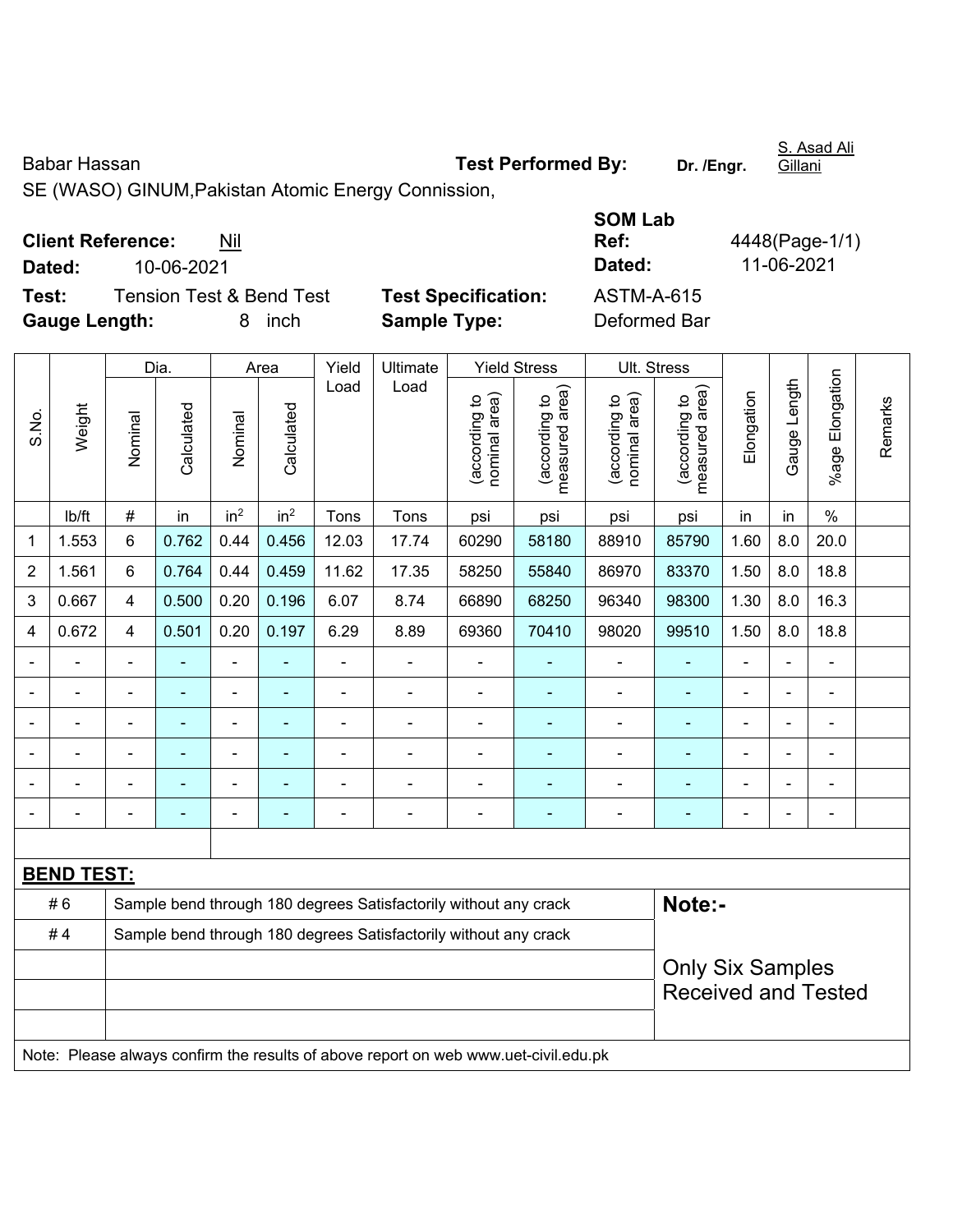Gillani

**Client Reference:** IHPL/Steel/084

**SOM Lab Ref:** 4451(Page-1/8)

**Dated:** 07-06-2021 **Dated:** 11-06-2021 **Test:** Tension Test & Bend Test **Test Specification:** ASTM-A-615

**Gauge Length:** 8 inch **Sample Type:** Deformed Bar

|                |                   |                                                                  | Dia.       |                                                                                                                    | Area            | Yield          | Ultimate                                                                            |                                | <b>Yield Stress</b>             | Ult. Stress                    |                                 |                |                |                 |         |
|----------------|-------------------|------------------------------------------------------------------|------------|--------------------------------------------------------------------------------------------------------------------|-----------------|----------------|-------------------------------------------------------------------------------------|--------------------------------|---------------------------------|--------------------------------|---------------------------------|----------------|----------------|-----------------|---------|
| S.No.          | Weight            | Nominal                                                          | Calculated | Nominal                                                                                                            | Calculated      | Load           | Load                                                                                | nominal area)<br>(according to | measured area)<br>(according to | nominal area)<br>(according to | measured area)<br>(according to | Elongation     | Gauge Length   | %age Elongation | Remarks |
|                | lb/ft             | $\#$                                                             | in         | in <sup>2</sup>                                                                                                    | in <sup>2</sup> | Tons           | Tons                                                                                | psi                            | psi                             | psi                            | psi                             | in             | in             | $\%$            |         |
| 1              | 0.687             | 4                                                                | 0.507      | 0.20                                                                                                               | 0.202           | 6.37           | 9.68                                                                                | 70260                          | 69560                           | 106790                         | 105730                          | 1.00           | 8.0            | 12.5            |         |
| $\overline{2}$ | 0.679             | 4                                                                | 0.505      | 0.20                                                                                                               | 0.200           | 6.49           | 9.68                                                                                | 71610                          | 71610                           | 106790                         | 106790                          | 0.90           | 8.0            | 11.3            |         |
| 3              | 0.673             | $\overline{4}$                                                   | 0.502      | 0.20                                                                                                               | 0.198           | 6.49           | 9.63                                                                                | 71610                          | 72330                           | 106230                         | 107300                          | 0.90           | 8.0            | 11.3            |         |
|                |                   | $\blacksquare$                                                   | ä,         | ä,                                                                                                                 |                 |                |                                                                                     |                                |                                 | $\blacksquare$                 | $\blacksquare$                  |                |                | $\blacksquare$  |         |
|                |                   |                                                                  |            |                                                                                                                    |                 |                |                                                                                     |                                |                                 |                                |                                 |                |                |                 |         |
|                |                   | $\blacksquare$                                                   | ۳          | $\blacksquare$                                                                                                     |                 |                | $\blacksquare$                                                                      | $\blacksquare$                 |                                 | ٠                              |                                 |                |                |                 |         |
| $\blacksquare$ |                   | $\blacksquare$                                                   | -          | $\blacksquare$<br>$\blacksquare$<br>$\blacksquare$<br>$\blacksquare$<br>$\blacksquare$<br>$\overline{\phantom{a}}$ |                 |                |                                                                                     |                                |                                 |                                |                                 | $\blacksquare$ | $\blacksquare$ | $\blacksquare$  |         |
|                |                   | $\blacksquare$                                                   | ÷,         | $\blacksquare$                                                                                                     |                 | $\blacksquare$ | L.                                                                                  | $\blacksquare$                 |                                 | $\blacksquare$                 |                                 | $\blacksquare$ |                | $\blacksquare$  |         |
|                |                   | $\blacksquare$                                                   | -          | $\blacksquare$                                                                                                     | ٠               |                | $\blacksquare$                                                                      | $\blacksquare$                 | $\blacksquare$                  | $\blacksquare$                 | $\blacksquare$                  | $\blacksquare$ |                | $\blacksquare$  |         |
|                |                   |                                                                  |            |                                                                                                                    |                 |                |                                                                                     |                                | $\blacksquare$                  |                                |                                 |                |                | $\blacksquare$  |         |
|                |                   |                                                                  |            |                                                                                                                    |                 |                |                                                                                     |                                |                                 |                                |                                 |                |                |                 |         |
|                | <b>BEND TEST:</b> |                                                                  |            |                                                                                                                    |                 |                |                                                                                     |                                |                                 |                                |                                 |                |                |                 |         |
|                | #4                |                                                                  |            |                                                                                                                    |                 |                | Sample bend through 180 degrees Satisfactorily without any crack                    |                                |                                 |                                | Note:-                          |                |                |                 |         |
|                | #4                | Sample bend through 180 degrees Satisfactorily without any crack |            |                                                                                                                    |                 |                |                                                                                     |                                |                                 |                                |                                 |                |                |                 |         |
|                |                   | <b>Only Five Samples</b>                                         |            |                                                                                                                    |                 |                |                                                                                     |                                |                                 |                                |                                 |                |                |                 |         |
|                |                   |                                                                  |            |                                                                                                                    |                 |                |                                                                                     |                                |                                 |                                | <b>Received and Tested</b>      |                |                |                 |         |
|                |                   |                                                                  |            |                                                                                                                    |                 |                |                                                                                     |                                |                                 |                                |                                 |                |                |                 |         |
|                |                   |                                                                  |            |                                                                                                                    |                 |                | Note: Please always confirm the results of above report on web www.uet-civil.edu.pk |                                |                                 |                                |                                 |                |                |                 |         |

S. Asad Ali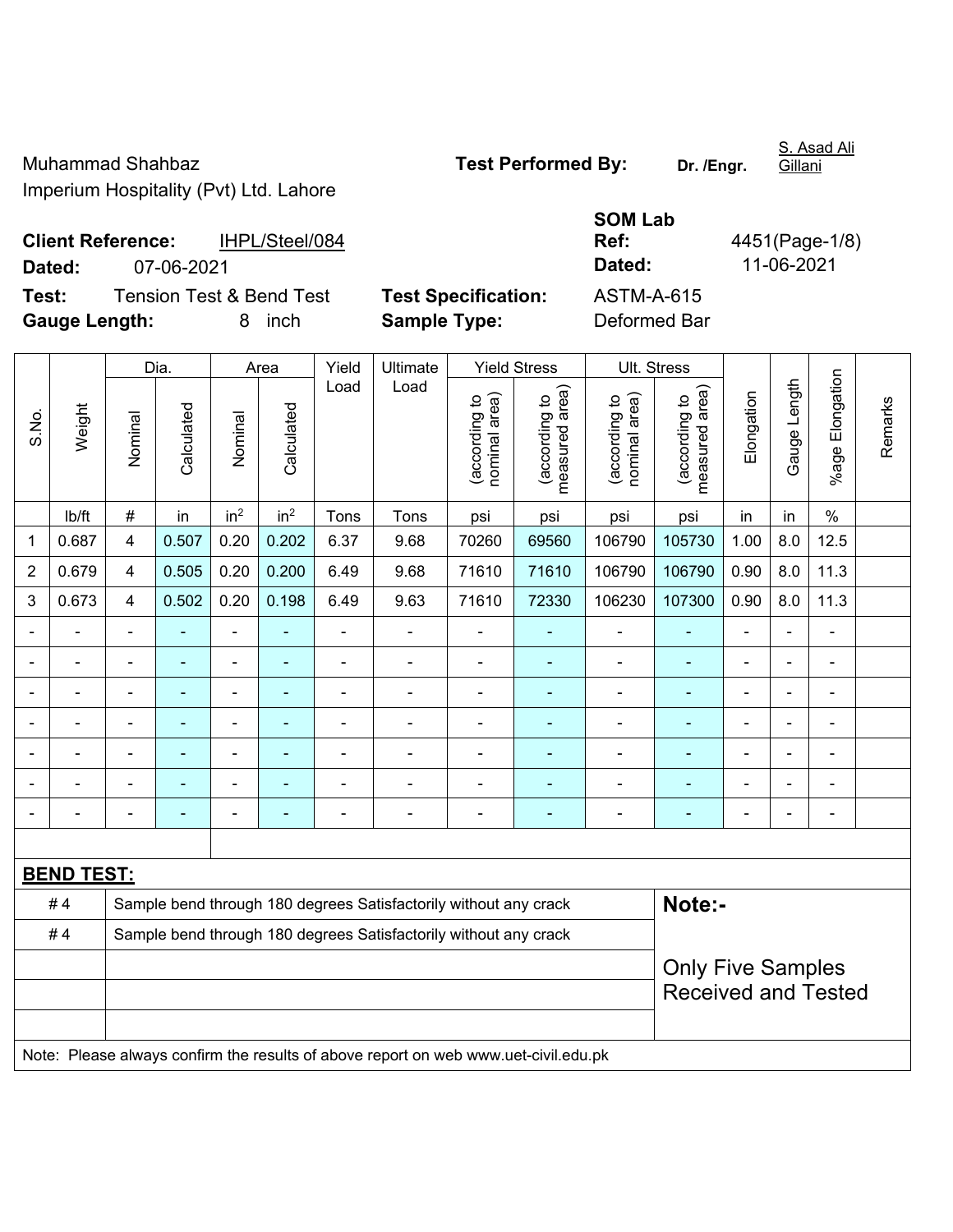S. Asad Ali

## **SOM Lab Ref:** 4451(Page-2/8)

**Client Reference:** IHPL/Steel/087 **Dated:** 07-06-2021 **Dated:** 11-06-2021 **Test:** Tension Test & Bend Test **Test Specification:** ASTM-A-615

**Gauge Length:** 8 inch **Sample Type:** Deformed Bar

|       |                   |                                                                  | Dia.           |                 | Area                                                                                                                                                   | Yield | Ultimate                                                                            |                                | <b>Yield Stress</b>             | Ult. Stress                    |                                 |                |                |                 |         |
|-------|-------------------|------------------------------------------------------------------|----------------|-----------------|--------------------------------------------------------------------------------------------------------------------------------------------------------|-------|-------------------------------------------------------------------------------------|--------------------------------|---------------------------------|--------------------------------|---------------------------------|----------------|----------------|-----------------|---------|
| S.No. | Weight            | Nominal                                                          | Calculated     | Nominal         | Calculated                                                                                                                                             | Load  | Load                                                                                | nominal area)<br>(according to | measured area)<br>(according to | nominal area)<br>(according to | (according to<br>measured area) | Elongation     | Gauge Length   | %age Elongation | Remarks |
|       | lb/ft             | $\#$                                                             | in             | in <sup>2</sup> | in <sup>2</sup>                                                                                                                                        | Tons  | Tons                                                                                | psi                            | psi                             | psi                            | psi                             | in             | in             | $\%$            |         |
| 1     | 0.665             | 4                                                                | 0.498          | 0.20            | 0.195                                                                                                                                                  | 6.34  | 9.68                                                                                | 69920                          | 71710                           | 106790                         | 109530                          | 1.10           | 8.0            | 13.8            |         |
| 2     | 0.676             | 4                                                                | 0.503          | 0.20            | 0.199                                                                                                                                                  | 6.24  | 9.38                                                                                | 68800                          | 69140                           | 103420                         | 103940                          | 1.00           | 8.0            | 12.5            |         |
| 3     | 0.668             | $\overline{4}$                                                   | 0.500          | 0.20            | 0.196                                                                                                                                                  | 6.54  | 9.58                                                                                | 72170                          | 73640                           | 105670                         | 107820                          | 1.00           | 8.0            | 12.5            |         |
|       |                   | $\blacksquare$                                                   |                | $\blacksquare$  |                                                                                                                                                        |       | ÷                                                                                   |                                |                                 | ä,                             |                                 | ä,             |                | ä,              |         |
|       |                   |                                                                  |                | ÷               |                                                                                                                                                        |       | $\blacksquare$                                                                      | $\blacksquare$                 |                                 | ٠                              |                                 |                |                | $\blacksquare$  |         |
|       |                   |                                                                  |                | $\blacksquare$  |                                                                                                                                                        | ä,    | $\blacksquare$                                                                      | $\blacksquare$                 |                                 | $\blacksquare$                 | ۰                               | $\blacksquare$ | $\blacksquare$ | $\blacksquare$  |         |
|       |                   | $\blacksquare$                                                   | $\blacksquare$ | $\blacksquare$  | ä,<br>÷<br>$\overline{\phantom{a}}$<br>$\overline{\phantom{a}}$<br>$\overline{\phantom{a}}$<br>$\overline{a}$<br>۰<br>$\blacksquare$<br>$\blacksquare$ |       |                                                                                     |                                |                                 |                                |                                 |                |                | ÷               |         |
|       |                   | $\blacksquare$                                                   | ä,             | $\blacksquare$  | $\blacksquare$                                                                                                                                         | ÷,    | ÷,                                                                                  | $\blacksquare$                 | $\blacksquare$                  | $\blacksquare$                 | ÷                               | ä,             |                | ÷,              |         |
|       |                   |                                                                  |                |                 |                                                                                                                                                        |       |                                                                                     |                                |                                 |                                |                                 |                |                | $\blacksquare$  |         |
|       |                   |                                                                  |                |                 |                                                                                                                                                        |       | $\blacksquare$                                                                      | $\blacksquare$                 |                                 |                                |                                 |                |                | $\blacksquare$  |         |
|       |                   |                                                                  |                |                 |                                                                                                                                                        |       |                                                                                     |                                |                                 |                                |                                 |                |                |                 |         |
|       | <b>BEND TEST:</b> |                                                                  |                |                 |                                                                                                                                                        |       |                                                                                     |                                |                                 |                                |                                 |                |                |                 |         |
|       | #4                |                                                                  |                |                 |                                                                                                                                                        |       | Sample bend through 180 degrees Satisfactorily without any crack                    |                                |                                 |                                | Note:-                          |                |                |                 |         |
|       | #4                | Sample bend through 180 degrees Satisfactorily without any crack |                |                 |                                                                                                                                                        |       |                                                                                     |                                |                                 |                                |                                 |                |                |                 |         |
|       |                   |                                                                  |                |                 |                                                                                                                                                        |       |                                                                                     |                                |                                 |                                | <b>Only Five Samples</b>        |                |                |                 |         |
|       |                   |                                                                  |                |                 |                                                                                                                                                        |       |                                                                                     |                                |                                 |                                | <b>Received and Tested</b>      |                |                |                 |         |
|       |                   |                                                                  |                |                 |                                                                                                                                                        |       |                                                                                     |                                |                                 |                                |                                 |                |                |                 |         |
|       |                   |                                                                  |                |                 |                                                                                                                                                        |       | Note: Please always confirm the results of above report on web www.uet-civil.edu.pk |                                |                                 |                                |                                 |                |                |                 |         |

Gillani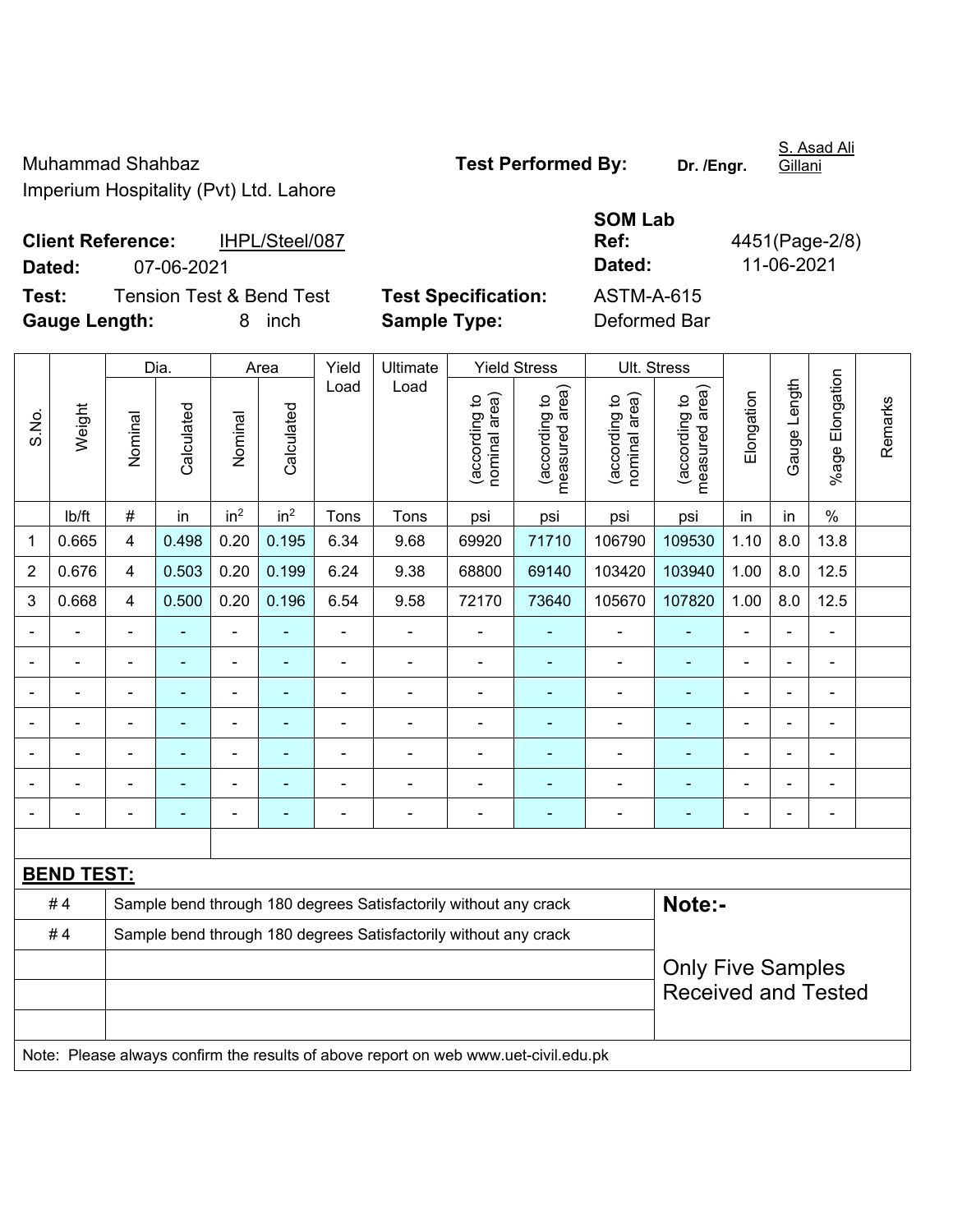S. Asad Ali

**Client Reference:** IHPL/Steel/082

**SOM Lab Ref:** 4451(Page-3/8) **Dated:** 07-06-2021 **Dated:** 11-06-2021

**Test:** Tension Test & Bend Test **Test Specification:** ASTM-A-615 **Gauge Length:** 8 inch **Sample Type:** Deformed Bar

|                |                   | Dia.                                                             |            |                                                                                                                                 | Area            | Yield                    | Ultimate                                                                            |                                | <b>Yield Stress</b>             | Ult. Stress                    |                                             |                |              |                              |         |
|----------------|-------------------|------------------------------------------------------------------|------------|---------------------------------------------------------------------------------------------------------------------------------|-----------------|--------------------------|-------------------------------------------------------------------------------------|--------------------------------|---------------------------------|--------------------------------|---------------------------------------------|----------------|--------------|------------------------------|---------|
| S.No.          | Weight            | Nominal                                                          | Calculated | Nominal                                                                                                                         | Calculated      | Load                     | Load                                                                                | nominal area)<br>(according to | measured area)<br>(according to | nominal area)<br>(according to | (according to<br>measured area)<br>measured | Elongation     | Gauge Length | Elongation<br>$%$ age        | Remarks |
|                | lb/ft             | $\#$                                                             | in         | in <sup>2</sup>                                                                                                                 | in <sup>2</sup> | Tons                     | Tons                                                                                | psi                            | psi                             | psi                            | psi                                         | in             | in           | $\%$                         |         |
| 1              | 0.670             | $\overline{\mathcal{A}}$                                         | 0.501      | 0.20                                                                                                                            | 0.197           | 6.52                     | 9.53                                                                                | 71940                          | 73040                           | 105100                         | 106700                                      | 1.00           | 8.0          | 12.5                         |         |
| $\overline{2}$ | 0.666             | $\overline{4}$                                                   | 0.500      | 0.20                                                                                                                            | 0.196           | 6.32                     | 6.57                                                                                | 69700                          | 71120                           | 72510                          | 73990                                       | 1.00           | 8.0          | 12.5                         |         |
| 3              | 0.667             | $\overline{\mathbf{4}}$                                          | 0.500      | 0.20                                                                                                                            | 0.196           | 6.27                     | 6.42                                                                                | 69130                          | 70540                           | 70820                          | 72270                                       | 1.10           | 8.0          | 13.8                         |         |
|                |                   | $\blacksquare$                                                   | ÷,         | $\blacksquare$                                                                                                                  | ÷               | $\overline{\phantom{a}}$ | $\overline{\phantom{0}}$                                                            | $\blacksquare$                 | $\overline{a}$                  | ÷                              | $\blacksquare$                              | $\blacksquare$ |              | $\qquad \qquad \blacksquare$ |         |
|                |                   |                                                                  |            |                                                                                                                                 |                 |                          |                                                                                     |                                |                                 |                                |                                             |                |              |                              |         |
|                |                   | Ē,                                                               |            | $\blacksquare$                                                                                                                  |                 | $\blacksquare$           | $\frac{1}{2}$                                                                       | $\blacksquare$                 |                                 | ÷                              | ÷                                           | $\blacksquare$ |              | $\blacksquare$               |         |
|                |                   | $\blacksquare$                                                   | ÷,         | $\blacksquare$<br>$\blacksquare$<br>$\blacksquare$<br>$\blacksquare$<br>$\blacksquare$<br>÷<br>$\blacksquare$<br>$\blacksquare$ |                 |                          |                                                                                     |                                |                                 |                                |                                             | $\blacksquare$ |              | $\blacksquare$               |         |
|                |                   | $\blacksquare$                                                   | ÷,         | ۰                                                                                                                               |                 | $\blacksquare$           | $\blacksquare$                                                                      | $\blacksquare$                 | $\blacksquare$                  | $\blacksquare$                 | $\blacksquare$                              | $\blacksquare$ |              | $\qquad \qquad \blacksquare$ |         |
|                |                   | $\blacksquare$                                                   | ÷,         | $\blacksquare$                                                                                                                  | $\overline{a}$  | $\blacksquare$           | $\overline{\phantom{0}}$                                                            | $\overline{\phantom{a}}$       | $\blacksquare$                  | $\blacksquare$                 | $\blacksquare$                              | $\blacksquare$ |              | $\blacksquare$               |         |
|                |                   | ٠                                                                |            |                                                                                                                                 |                 |                          | $\blacksquare$                                                                      |                                | ٠                               |                                | $\blacksquare$                              | $\blacksquare$ |              | $\blacksquare$               |         |
|                |                   |                                                                  |            |                                                                                                                                 |                 |                          |                                                                                     |                                |                                 |                                |                                             |                |              |                              |         |
|                | <b>BEND TEST:</b> |                                                                  |            |                                                                                                                                 |                 |                          |                                                                                     |                                |                                 |                                |                                             |                |              |                              |         |
|                | #4                |                                                                  |            |                                                                                                                                 |                 |                          | Sample bend through 180 degrees Satisfactorily without any crack                    |                                |                                 |                                | Note:-                                      |                |              |                              |         |
|                | #4                | Sample bend through 180 degrees Satisfactorily without any crack |            |                                                                                                                                 |                 |                          |                                                                                     |                                |                                 |                                |                                             |                |              |                              |         |
|                |                   |                                                                  |            |                                                                                                                                 |                 |                          |                                                                                     |                                |                                 |                                | <b>Only Five Samples</b>                    |                |              |                              |         |
|                |                   |                                                                  |            |                                                                                                                                 |                 |                          |                                                                                     |                                |                                 |                                | <b>Received and Tested</b>                  |                |              |                              |         |
|                |                   |                                                                  |            |                                                                                                                                 |                 |                          |                                                                                     |                                |                                 |                                |                                             |                |              |                              |         |
|                |                   |                                                                  |            |                                                                                                                                 |                 |                          | Note: Please always confirm the results of above report on web www.uet-civil.edu.pk |                                |                                 |                                |                                             |                |              |                              |         |

Gillani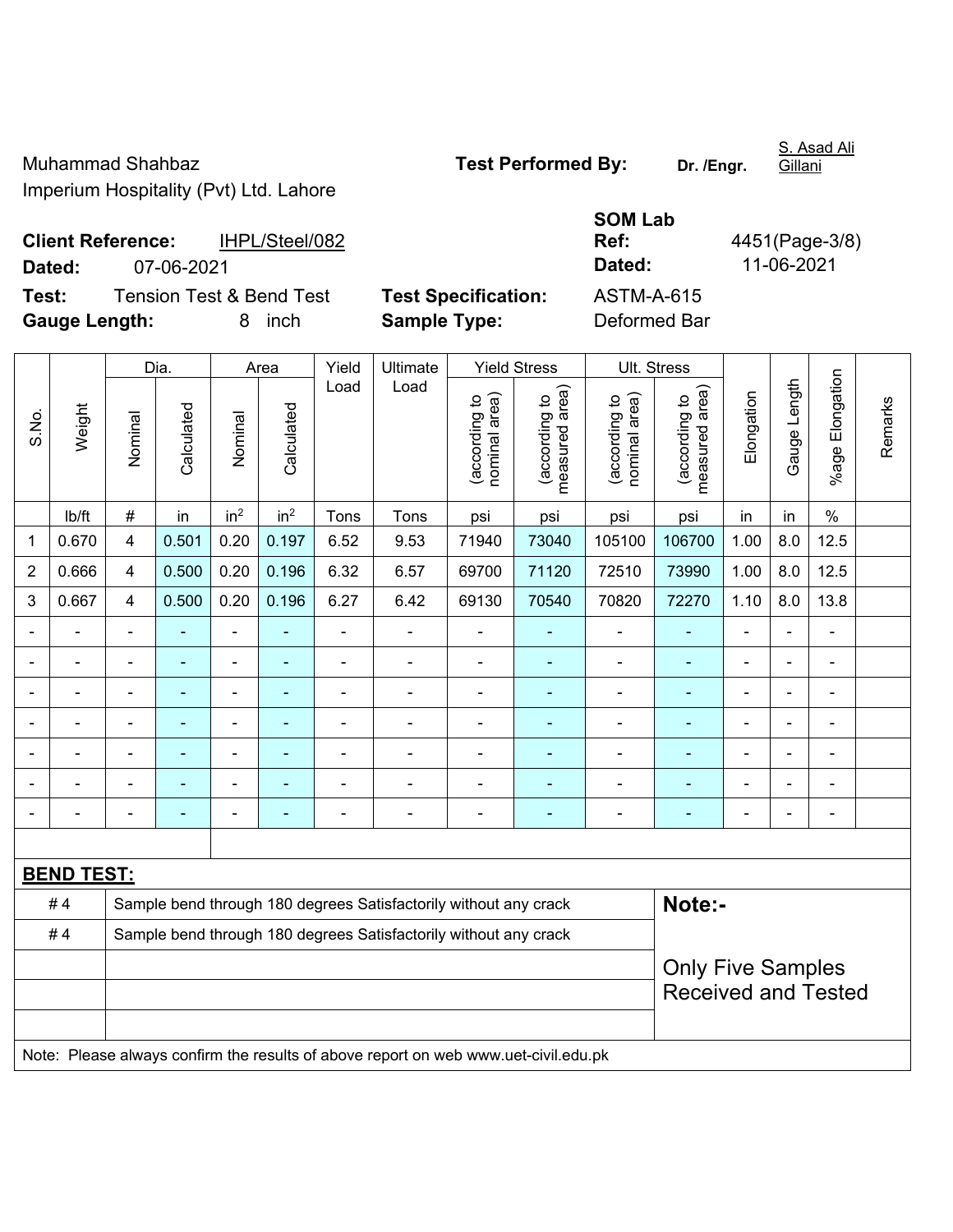S. Asad Ali Gillani

**Client Reference:** IHPL/Steel/085 **Dated:** 07-06-2021 **Dated:** 11-06-2021 **Test:** Tension Test & Bend Test **Test Specification:** 

| <b>SOM Lab</b>      |                |
|---------------------|----------------|
| Ref:                | 4451(Page-4/8) |
| Dated:              | 11-06-2021     |
| ASTM-A-615          |                |
| n - f -  - - -! n - |                |

**Gauge Length:** 8 inch **Sample Type:** Deformed Bar

|                |                   |                                                                  | Dia.       |                 | Area            | Yield          | Ultimate                                                                            |                                | <b>Yield Stress</b>             | Ult. Stress                    |                                                        |                |              |                       |         |
|----------------|-------------------|------------------------------------------------------------------|------------|-----------------|-----------------|----------------|-------------------------------------------------------------------------------------|--------------------------------|---------------------------------|--------------------------------|--------------------------------------------------------|----------------|--------------|-----------------------|---------|
| S.No.          | Weight            | Nominal                                                          | Calculated | Nominal         | Calculated      | Load           | Load                                                                                | (according to<br>nominal area) | measured area)<br>(according to | nominal area)<br>(according to | (according to<br>neasured area)<br>measured            | Elongation     | Gauge Length | Elongation<br>$%$ age | Remarks |
|                | lb/ft             | #                                                                | in         | in <sup>2</sup> | in <sup>2</sup> | Tons           | Tons                                                                                | psi                            | psi                             | psi                            | psi                                                    | in             | in           | $\%$                  |         |
| 1              | 1.487             | 6                                                                | 0.746      | 0.44            | 0.437           | 13.66          | 19.72                                                                               | 68470                          | 68940                           | 98870                          | 99550                                                  | 1.20           | 8.0          | 15.0                  |         |
| $\overline{2}$ | 1.484             | 6                                                                | 0.745      | 0.44            | 0.436           | 13.53          | 19.72                                                                               | 67810                          | 68430                           | 98870                          | 99780                                                  | 1.30           | 8.0          | 16.3                  |         |
| 3              | 1.480             | 6                                                                | 0.744      | 0.44            | 0.435           | 13.58          | 19.69                                                                               | 68060                          | 68840                           | 98720                          | 99850                                                  | 1.30           | 8.0          | 16.3                  |         |
|                |                   | $\overline{\phantom{0}}$                                         |            | $\blacksquare$  |                 |                |                                                                                     |                                |                                 |                                |                                                        |                |              |                       |         |
|                |                   | $\blacksquare$                                                   |            | $\blacksquare$  | ÷               | $\blacksquare$ | $\blacksquare$                                                                      | $\blacksquare$                 |                                 | $\blacksquare$                 | $\blacksquare$                                         | ÷              |              | $\blacksquare$        |         |
|                |                   | $\blacksquare$                                                   | ÷,         | $\blacksquare$  | $\blacksquare$  |                | $\blacksquare$                                                                      | $\blacksquare$                 | $\blacksquare$                  | $\blacksquare$                 | $\blacksquare$                                         | $\blacksquare$ |              | $\blacksquare$        |         |
|                | ä,                | $\blacksquare$                                                   | ÷,         | $\blacksquare$  | $\blacksquare$  |                | $\blacksquare$                                                                      | ä,                             | $\blacksquare$                  | ÷,                             | $\blacksquare$                                         | ÷              |              | $\blacksquare$        |         |
|                |                   |                                                                  |            | ÷               |                 |                |                                                                                     |                                |                                 |                                |                                                        |                |              |                       |         |
|                |                   |                                                                  |            |                 |                 |                |                                                                                     |                                |                                 |                                |                                                        |                |              |                       |         |
|                |                   |                                                                  |            | $\overline{a}$  | ۳               |                | ÷                                                                                   | $\blacksquare$                 | $\overline{\phantom{a}}$        | $\overline{\phantom{0}}$       | $\blacksquare$                                         | ۳              |              | ÷                     |         |
|                |                   |                                                                  |            |                 |                 |                |                                                                                     |                                |                                 |                                |                                                        |                |              |                       |         |
|                | <b>BEND TEST:</b> |                                                                  |            |                 |                 |                |                                                                                     |                                |                                 |                                |                                                        |                |              |                       |         |
|                | #6                |                                                                  |            |                 |                 |                | Sample bend through 180 degrees Satisfactorily without any crack                    |                                |                                 |                                | Note:-                                                 |                |              |                       |         |
|                | #6                | Sample bend through 180 degrees Satisfactorily without any crack |            |                 |                 |                |                                                                                     |                                |                                 |                                |                                                        |                |              |                       |         |
|                |                   |                                                                  |            |                 |                 |                |                                                                                     |                                |                                 |                                | <b>Only Five Samples</b><br><b>Received and Tested</b> |                |              |                       |         |
|                |                   |                                                                  |            |                 |                 |                |                                                                                     |                                |                                 |                                |                                                        |                |              |                       |         |
|                |                   |                                                                  |            |                 |                 |                | Note: Please always confirm the results of above report on web www.uet-civil.edu.pk |                                |                                 |                                |                                                        |                |              |                       |         |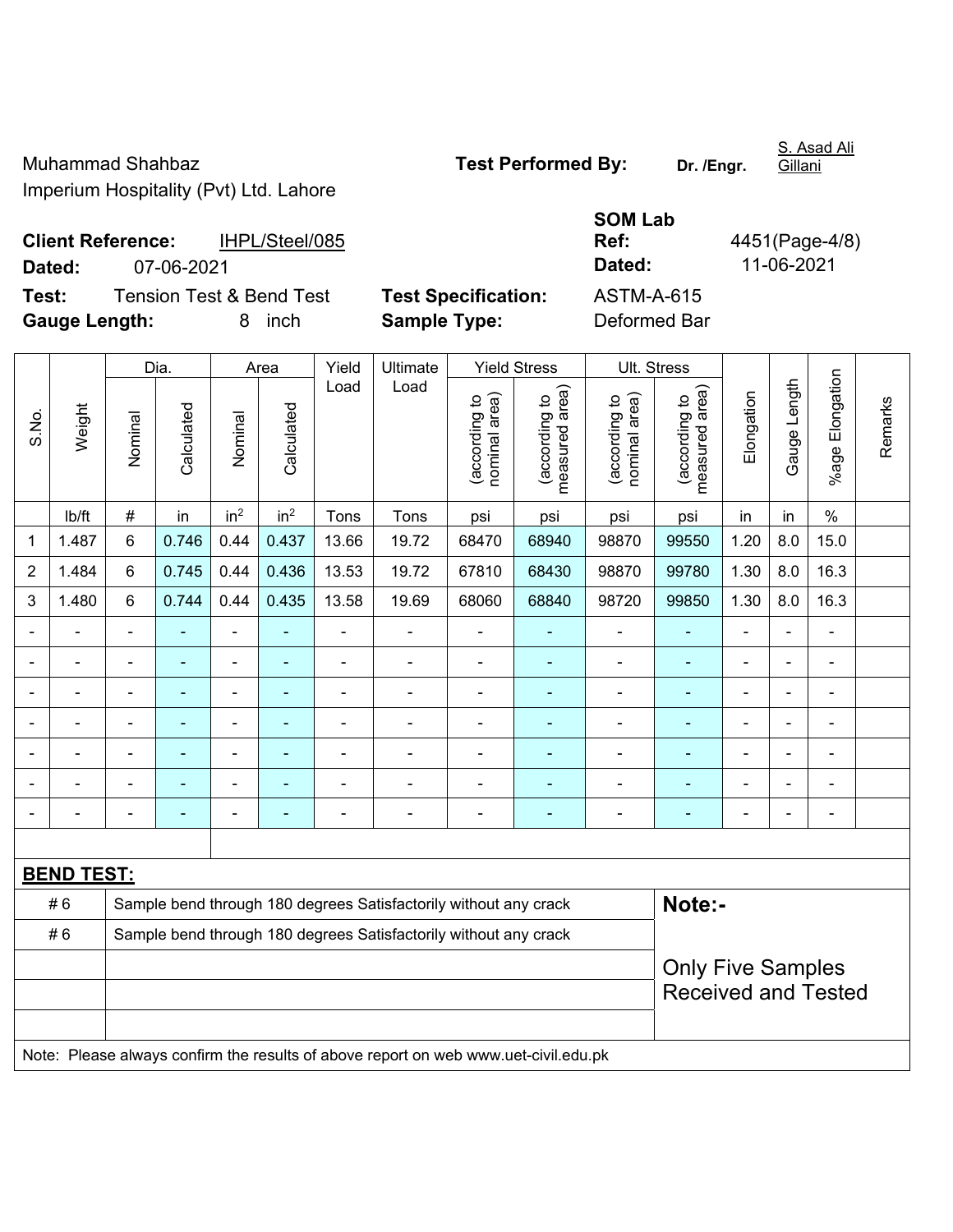S. Asad Ali Gillani

**Client Reference:** IHPL/Steel/089 **Dated:** 09-06-2021 **Test:** Tension Test & Bend Test **Test Specification:** 

| <b>SOM Lab</b> |                |
|----------------|----------------|
| Ref:           | 4451(Page-4/8) |
| <b>Dated:</b>  | 11-06-2021     |
| ASTM-A-615     |                |
| Dafarmad Dar   |                |

**Gauge Length:** 8 inch **Sample Type:** Deformed Bar

|                |                   |                | Dia.       |                 | Area                     | Yield          | Ultimate                                                                            |                                | <b>Yield Stress</b>             |                                | Ult. Stress                                 |                |                          |                      |         |
|----------------|-------------------|----------------|------------|-----------------|--------------------------|----------------|-------------------------------------------------------------------------------------|--------------------------------|---------------------------------|--------------------------------|---------------------------------------------|----------------|--------------------------|----------------------|---------|
| S.No.          | Weight            | Nominal        | Calculated | Nominal         | Calculated               | Load           | Load                                                                                | nominal area)<br>(according to | (according to<br>measured area) | (according to<br>nominal area) | (according to<br>neasured area)<br>measured | Elongation     | Gauge Length             | Elongation<br>%age l | Remarks |
|                | Ib/ft             | $\#$           | in         | in <sup>2</sup> | in <sup>2</sup>          | Tons           | Tons                                                                                | psi                            | psi                             | psi                            | psi                                         | in             | in                       | $\%$                 |         |
| 1              | 1.488             | $\,6\,$        | 0.746      | 0.44            | 0.437                    | 12.81          | 19.59                                                                               | 64230                          | 64670                           | 98210                          | 98880                                       | 1.30           | 8.0                      | 16.3                 |         |
| $\overline{2}$ | 1.472             | 6              | 0.743      | 0.44            | 0.433                    | 12.49          | 19.22                                                                               | 62590                          | 63610                           | 96320                          | 97870                                       | 1.50           | 8.0                      | 18.8                 |         |
| 3              | 1.478             | 6              | 0.743      | 0.44            | 0.434                    | 12.59          | 19.24                                                                               | 63100                          | 63980                           | 96420                          | 97750                                       | 1.50           | 8.0                      | 18.8                 |         |
|                |                   |                |            | ÷               |                          |                |                                                                                     |                                |                                 | $\blacksquare$                 |                                             |                |                          | ä,                   |         |
|                |                   |                |            | $\blacksquare$  |                          | $\blacksquare$ | Ē,                                                                                  | $\blacksquare$                 |                                 | ۰                              |                                             |                |                          | $\blacksquare$       |         |
|                |                   | $\blacksquare$ | ÷,         | $\blacksquare$  |                          | ä,             | $\overline{\phantom{0}}$                                                            | $\blacksquare$                 | ٠                               | $\blacksquare$                 | $\blacksquare$                              | ä,             | $\blacksquare$           | ä,                   |         |
|                |                   | ÷              | ä,         | $\blacksquare$  | $\overline{\phantom{a}}$ | $\blacksquare$ | $\overline{\phantom{a}}$                                                            | $\blacksquare$                 | ÷                               | ÷                              | $\blacksquare$                              | $\blacksquare$ | $\overline{\phantom{0}}$ | ÷                    |         |
|                |                   | $\blacksquare$ |            | $\blacksquare$  |                          | ä,             | Ē,                                                                                  |                                |                                 | $\blacksquare$                 | $\blacksquare$                              |                |                          | $\blacksquare$       |         |
|                |                   |                |            | $\blacksquare$  |                          |                | $\overline{\phantom{0}}$                                                            | $\blacksquare$                 |                                 | $\blacksquare$                 | $\blacksquare$                              |                |                          | ۰                    |         |
|                |                   |                |            | ۰               |                          | $\blacksquare$ | $\overline{\phantom{0}}$                                                            | $\blacksquare$                 | ٠                               | ٠                              | ۳                                           | $\blacksquare$ | $\blacksquare$           | $\blacksquare$       |         |
|                |                   |                |            |                 |                          |                |                                                                                     |                                |                                 |                                |                                             |                |                          |                      |         |
|                | <b>BEND TEST:</b> |                |            |                 |                          |                |                                                                                     |                                |                                 |                                |                                             |                |                          |                      |         |
|                | #6                |                |            |                 |                          |                | Sample bend through 180 degrees Satisfactorily without any crack                    |                                |                                 |                                | Note:-                                      |                |                          |                      |         |
|                | #6                |                |            |                 |                          |                | Sample bend through 180 degrees Satisfactorily without any crack                    |                                |                                 |                                |                                             |                |                          |                      |         |
|                |                   |                |            |                 |                          |                |                                                                                     |                                |                                 |                                | <b>Only Five Samples</b>                    |                |                          |                      |         |
|                |                   |                |            |                 |                          |                |                                                                                     |                                |                                 |                                | <b>Received and Tested</b>                  |                |                          |                      |         |
|                |                   |                |            |                 |                          |                |                                                                                     |                                |                                 |                                |                                             |                |                          |                      |         |
|                |                   |                |            |                 |                          |                | Note: Please always confirm the results of above report on web www.uet-civil.edu.pk |                                |                                 |                                |                                             |                |                          |                      |         |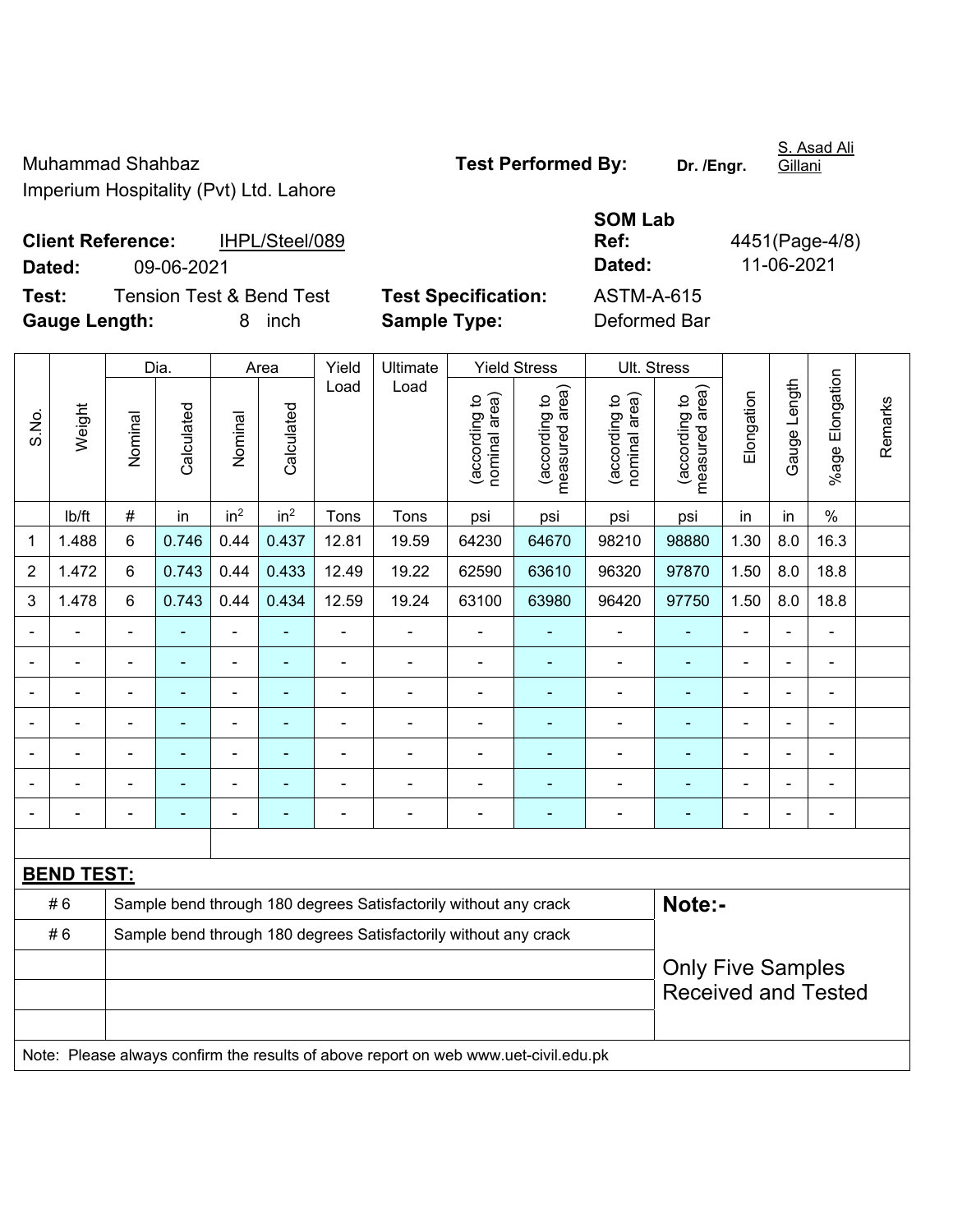Gillani

**Client Reference:** IHPL/Steel/086

|        | <b>Client Reference:</b><br>IHPL/Steel/086 |                            | UVIII LUM<br>Ref: | 4451(Page-6/8) |
|--------|--------------------------------------------|----------------------------|-------------------|----------------|
| Dated: | 08-06-2021                                 |                            | Dated:            | 11-06-2021     |
| Test:  | Tension Test & Bend Test                   | <b>Test Specification:</b> | ASTM-A-615        |                |

**SOM Lab** 

**Test:** Tension Test & Bend Test **Test Specification: Gauge Length:** 8 inch **Sample Type:** Deformed Bar

|                |                   |                                                                            | Dia.                     | Yield<br>Ultimate<br><b>Yield Stress</b><br>Area |                 |       | Ult. Stress                                                                         |                                |                                 |                                |                                 |                |              |                      |         |
|----------------|-------------------|----------------------------------------------------------------------------|--------------------------|--------------------------------------------------|-----------------|-------|-------------------------------------------------------------------------------------|--------------------------------|---------------------------------|--------------------------------|---------------------------------|----------------|--------------|----------------------|---------|
| S.No.          | Weight            | Nominal                                                                    | Calculated               | Nominal                                          | Calculated      | Load  | Load                                                                                | nominal area)<br>(according to | measured area)<br>(according to | nominal area)<br>(according to | (according to<br>measured area) | Elongation     | Gauge Length | Elongation<br>%age l | Remarks |
|                | lb/ft             | $\#$                                                                       | in                       | in <sup>2</sup>                                  | in <sup>2</sup> | Tons  | Tons                                                                                | psi                            | psi                             | psi                            | psi                             | in             | in           | $\frac{0}{0}$        |         |
| 1              | 1.491             | 6                                                                          | 0.747                    | 0.44                                             | 0.438           | 13.17 | 19.37                                                                               | 66020                          | 66320                           | 97080                          | 97520                           | 1.20           | 8.0          | 15.0                 |         |
| $\overline{2}$ | 1.493             | 6                                                                          | 0.748                    | 0.44                                             | 0.439           | 13.51 | 19.54                                                                               | 67700                          | 67860                           | 97950                          | 98170                           | 1.20           | 8.0          | 15.0                 |         |
| 3              | 1.489             | 6                                                                          | 0.747                    | 0.44                                             | 0.438           | 13.71 | 19.75                                                                               | 68730                          | 69040                           | 98970                          | 99420                           | 1.30           | 8.0          | 16.3                 |         |
|                |                   |                                                                            | $\blacksquare$           | ä,                                               |                 |       | Ě.                                                                                  |                                |                                 | ä,                             |                                 | $\blacksquare$ |              |                      |         |
|                |                   |                                                                            |                          | $\blacksquare$                                   |                 |       |                                                                                     |                                |                                 |                                |                                 |                |              | $\blacksquare$       |         |
|                |                   |                                                                            | $\overline{\phantom{0}}$ | ÷                                                |                 |       |                                                                                     | $\blacksquare$                 |                                 | ä,                             | ٠                               | ä,             |              | $\blacksquare$       |         |
|                |                   |                                                                            | $\blacksquare$           | ÷,                                               |                 | Ē,    | ÷                                                                                   | $\blacksquare$                 | ۰                               | ä,                             | Ē,                              | $\blacksquare$ |              | $\blacksquare$       |         |
|                | -                 | ä,                                                                         | $\blacksquare$           | ÷                                                |                 | ÷     | ÷                                                                                   | $\blacksquare$                 | $\sim$                          | $\blacksquare$                 | $\blacksquare$                  | $\blacksquare$ |              | $\blacksquare$       |         |
|                | $\blacksquare$    |                                                                            | $\blacksquare$           | ÷,                                               |                 | ä,    | ÷                                                                                   | $\blacksquare$                 | $\blacksquare$                  | ä,                             | $\blacksquare$                  | $\blacksquare$ |              | ä,                   |         |
|                |                   |                                                                            | $\blacksquare$           | ÷                                                |                 | ÷     | ÷                                                                                   | $\blacksquare$                 |                                 | ÷                              | Ē,                              | $\blacksquare$ |              | $\blacksquare$       |         |
|                |                   |                                                                            |                          |                                                  |                 |       |                                                                                     |                                |                                 |                                |                                 |                |              |                      |         |
|                | <b>BEND TEST:</b> |                                                                            |                          |                                                  |                 |       |                                                                                     |                                |                                 |                                |                                 |                |              |                      |         |
|                | #6                | Note:-<br>Sample bend through 180 degrees Satisfactorily without any crack |                          |                                                  |                 |       |                                                                                     |                                |                                 |                                |                                 |                |              |                      |         |
|                | #6                |                                                                            |                          |                                                  |                 |       | Sample bend through 180 degrees Satisfactorily without any crack                    |                                |                                 |                                |                                 |                |              |                      |         |
|                |                   |                                                                            |                          |                                                  |                 |       |                                                                                     |                                |                                 |                                | <b>Only Five Samples</b>        |                |              |                      |         |
|                |                   |                                                                            |                          |                                                  |                 |       |                                                                                     |                                |                                 |                                | <b>Received and Tested</b>      |                |              |                      |         |
|                |                   |                                                                            |                          |                                                  |                 |       |                                                                                     |                                |                                 |                                |                                 |                |              |                      |         |
|                |                   |                                                                            |                          |                                                  |                 |       | Note: Please always confirm the results of above report on web www.uet-civil.edu.pk |                                |                                 |                                |                                 |                |              |                      |         |

S. Asad Ali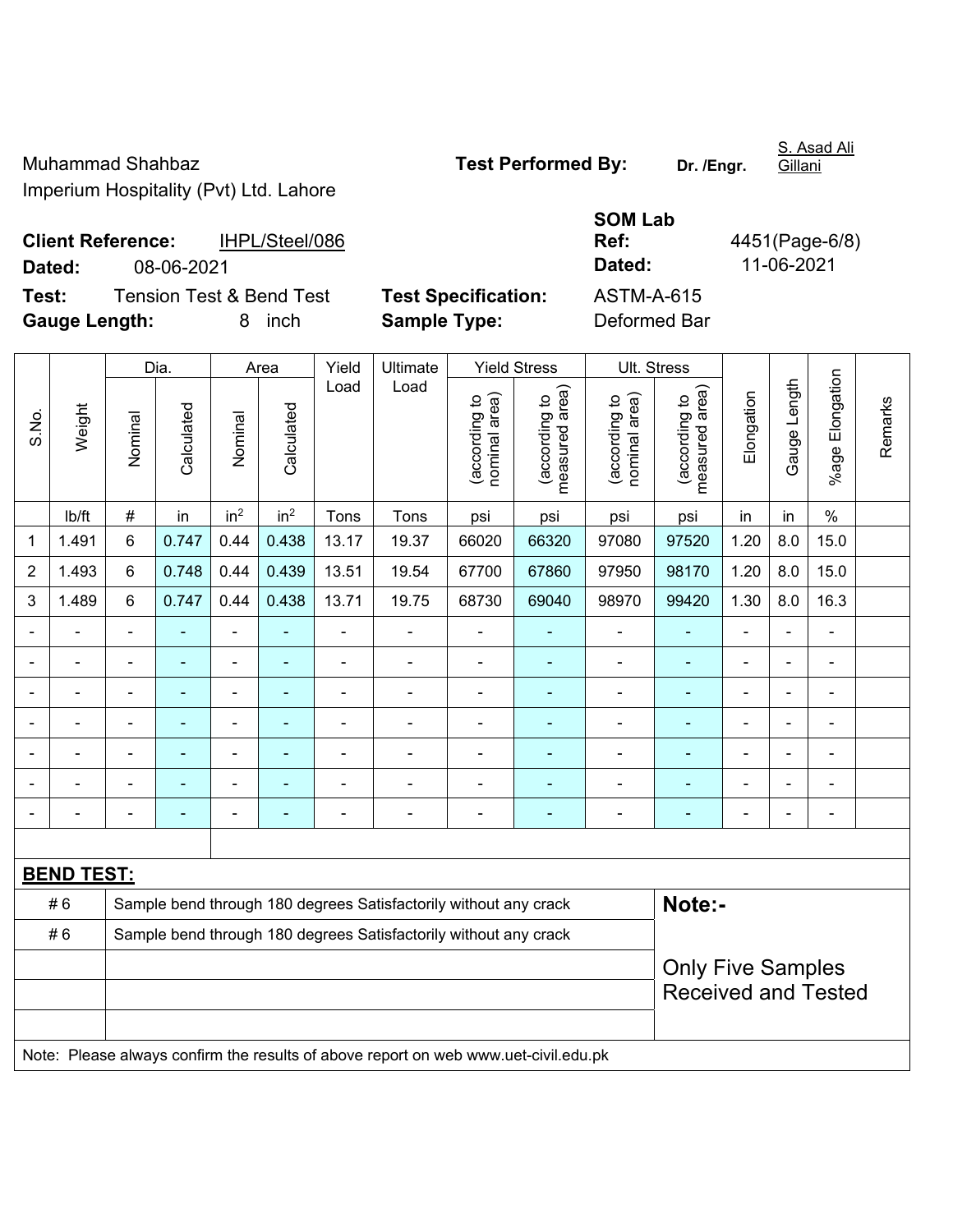S. Asad Ali Gillani

**Client Reference:** IHPL/Steel/083 **Dated:** 07-06-2021 **Dated:** 11-06-2021 **Test:** Tension Test & Bend Test **Test Specification:** ASTM-A-615

**Gauge Length:** 8 inch **Sample Type:** Deformed Bar

**SOM Lab Ref:** 4451(Page-7/8)

|                |                   |                                                                  | Dia.                     |                 | Yield<br><b>Yield Stress</b><br>Area<br>Ultimate |                |                                                                                     | Ult. Stress                    |                                 |                                |                                 |                |                |                          |         |
|----------------|-------------------|------------------------------------------------------------------|--------------------------|-----------------|--------------------------------------------------|----------------|-------------------------------------------------------------------------------------|--------------------------------|---------------------------------|--------------------------------|---------------------------------|----------------|----------------|--------------------------|---------|
| S.No.          | Weight            | Nominal                                                          | Calculated               | Nominal         | Calculated                                       | Load           | Load                                                                                | nominal area)<br>(according to | measured area)<br>(according to | nominal area)<br>(according to | (according to<br>measured area) | Elongation     | Gauge Length   | %age Elongation          | Remarks |
|                | lb/ft             | #                                                                | in                       | in <sup>2</sup> | in <sup>2</sup>                                  | Tons           | Tons                                                                                | psi                            | psi                             | psi                            | psi                             | in             | in             | $\%$                     |         |
| 1              | 2.646             | 8                                                                | 0.995                    | 0.79            | 0.778                                            | 25.56          | 35.65                                                                               | 71350                          | 72450                           | 99520                          | 101050                          | 1.20           | 8.0            | 15.0                     |         |
| $\overline{2}$ | 2.615             | 8                                                                | 0.989                    | 0.79            | 0.768                                            | 24.31          | 34.86                                                                               | 67870                          | 69820                           | 97330                          | 100120                          | 1.20           | 8.0            | 15.0                     |         |
| 3              | 2.625             | 8                                                                | 0.991                    | 0.79            | 0.771                                            | 25.38          | 35.78                                                                               | 70860                          | 72610                           | 99890                          | 102350                          | 1.20           | 8.0            | 15.0                     |         |
|                | $\blacksquare$    | $\blacksquare$                                                   | $\overline{\phantom{0}}$ | ä,              | $\blacksquare$                                   |                | ÷                                                                                   | $\blacksquare$                 |                                 | $\overline{a}$                 | $\blacksquare$                  | $\blacksquare$ | $\blacksquare$ | $\blacksquare$           |         |
| $\blacksquare$ | $\blacksquare$    | $\blacksquare$                                                   | $\blacksquare$           | $\blacksquare$  | $\blacksquare$                                   | $\blacksquare$ | $\blacksquare$                                                                      | $\blacksquare$                 | $\blacksquare$                  | $\blacksquare$                 | $\blacksquare$                  | $\blacksquare$ | $\blacksquare$ | $\blacksquare$           |         |
|                | $\blacksquare$    | $\blacksquare$                                                   | $\blacksquare$           | $\blacksquare$  | ۰                                                | $\blacksquare$ | ÷                                                                                   | $\blacksquare$                 |                                 | $\blacksquare$                 | $\blacksquare$                  | ä,             | $\blacksquare$ | $\blacksquare$           |         |
| $\blacksquare$ | ÷.                | $\blacksquare$                                                   | ä,                       | $\blacksquare$  | ۰                                                | $\blacksquare$ | ÷                                                                                   | ä,                             | $\blacksquare$                  | ÷                              | $\blacksquare$                  | $\blacksquare$ | $\blacksquare$ | $\blacksquare$           |         |
|                |                   |                                                                  |                          |                 |                                                  |                | Ē.                                                                                  |                                |                                 |                                |                                 | $\blacksquare$ |                |                          |         |
|                |                   |                                                                  |                          |                 |                                                  |                |                                                                                     |                                |                                 |                                |                                 |                |                |                          |         |
| Ē,             |                   |                                                                  |                          | ÷               | ۰                                                |                | ÷                                                                                   | $\blacksquare$                 | ÷                               | $\overline{a}$                 | ÷                               | ÷              | $\blacksquare$ | $\overline{\phantom{a}}$ |         |
|                |                   |                                                                  |                          |                 |                                                  |                |                                                                                     |                                |                                 |                                |                                 |                |                |                          |         |
|                | <b>BEND TEST:</b> |                                                                  |                          |                 |                                                  |                |                                                                                     |                                |                                 |                                |                                 |                |                |                          |         |
|                | # 8               | Sample bend through 180 degrees Satisfactorily without any crack |                          |                 |                                                  |                |                                                                                     |                                |                                 | Note:-                         |                                 |                |                |                          |         |
|                | # 8               | Sample bend through 180 degrees Satisfactorily without any crack |                          |                 |                                                  |                |                                                                                     |                                |                                 |                                |                                 |                |                |                          |         |
|                |                   |                                                                  |                          |                 |                                                  |                |                                                                                     |                                |                                 |                                | <b>Only Five Samples</b>        |                |                |                          |         |
|                |                   |                                                                  |                          |                 |                                                  |                |                                                                                     |                                |                                 |                                | <b>Received and Tested</b>      |                |                |                          |         |
|                |                   |                                                                  |                          |                 |                                                  |                |                                                                                     |                                |                                 |                                |                                 |                |                |                          |         |
|                |                   |                                                                  |                          |                 |                                                  |                | Note: Please always confirm the results of above report on web www.uet-civil.edu.pk |                                |                                 |                                |                                 |                |                |                          |         |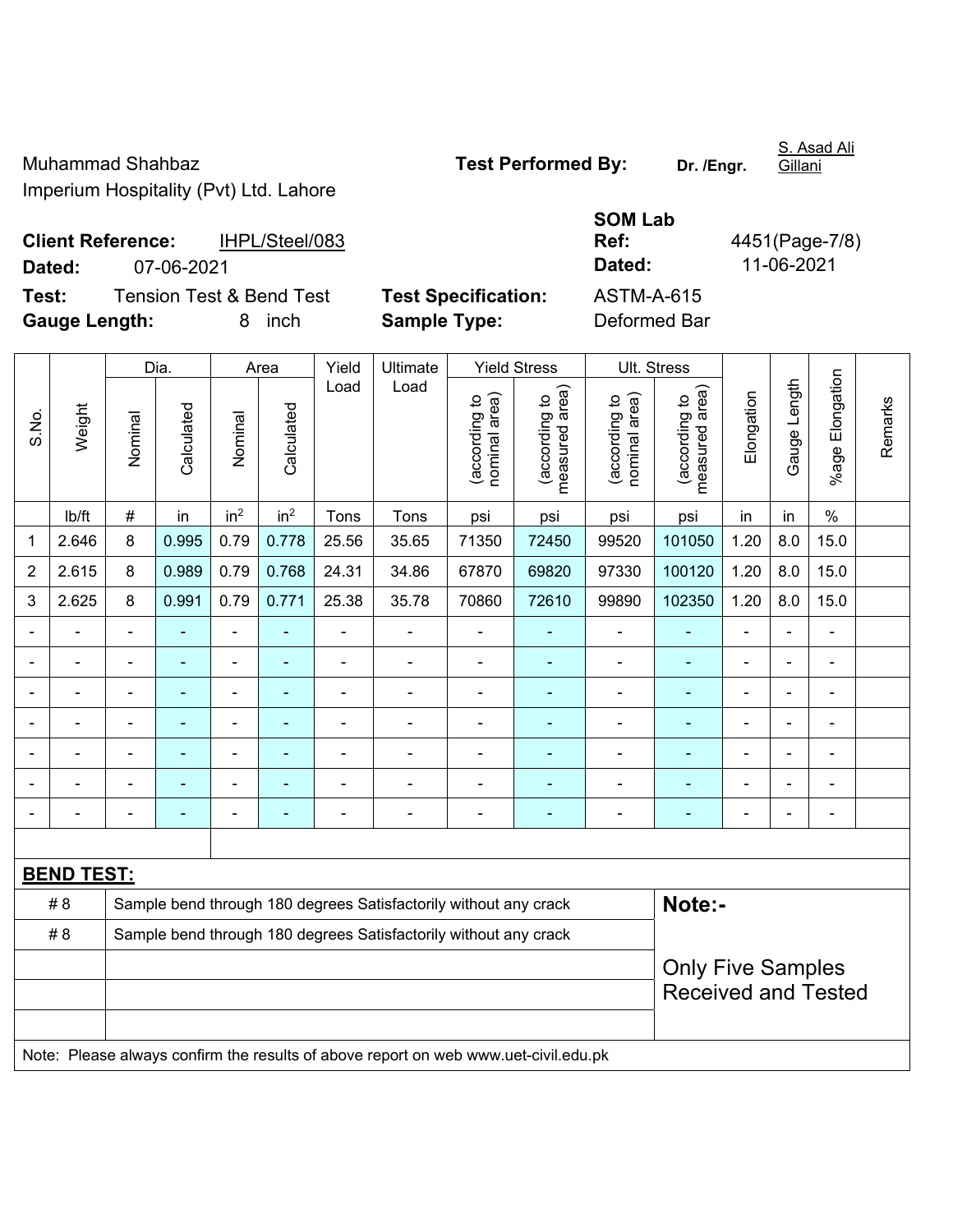Gillani

**Client Reference:** IHPL/Steel/088

**SOM Lab Ref:** 4451(Page-8/8)

**Dated:** 08-06-2021 **Dated:** 11-06-2021 **Test:** Tension Test & Bend Test **Test Specification:** ASTM-A-615

**Gauge Length:** 8 inch **Sample Type:** Deformed Bar

|                |                   | Dia.<br>Yield<br>Ultimate<br><b>Yield Stress</b><br>Area |                |                 | Ult. Stress     |                |                                                                                     |                                |                                 |                                |                                 |                |                |                 |         |
|----------------|-------------------|----------------------------------------------------------|----------------|-----------------|-----------------|----------------|-------------------------------------------------------------------------------------|--------------------------------|---------------------------------|--------------------------------|---------------------------------|----------------|----------------|-----------------|---------|
| S.No.          | Weight            | Nominal                                                  | Calculated     | Nominal         | Calculated      | Load           | Load                                                                                | nominal area)<br>(according to | measured area)<br>(according to | nominal area)<br>(according to | measured area)<br>(according to | Elongation     | Gauge Length   | %age Elongation | Remarks |
|                | lb/ft             | $\#$                                                     | in             | in <sup>2</sup> | in <sup>2</sup> | Tons           | Tons                                                                                | psi                            | psi                             | psi                            | psi                             | in             | in             | $\%$            |         |
| 1              | 2.621             | 8                                                        | 0.990          | 0.79            | 0.770           | 23.62          | 35.02                                                                               | 65940                          | 67650                           | 97750                          | 100290                          | 1.30           | 8.0            | 16.3            |         |
| $\overline{2}$ | 2.630             | 8                                                        | 0.992          | 0.79            | 0.773           | 24.36          | 35.12                                                                               | 68020                          | 69510                           | 98040                          | 100190                          | 1.10           | 8.0            | 13.8            |         |
| 3              | 2.609             | 8                                                        | 0.988          | 0.79            | 0.767           | 23.75          | 34.98                                                                               | 66310                          | 68300                           | 97670                          | 100600                          | 1.20           | 8.0            | 15.0            |         |
|                |                   |                                                          |                | ä,              |                 |                |                                                                                     | ä,                             |                                 | $\blacksquare$                 | $\blacksquare$                  |                |                | $\overline{a}$  |         |
|                |                   |                                                          |                | ä,              |                 |                | Ē,                                                                                  | $\blacksquare$                 |                                 |                                |                                 |                |                |                 |         |
|                |                   |                                                          |                | ÷               | ۰               | $\blacksquare$ | ٠                                                                                   | -                              | ۰                               | $\overline{\phantom{0}}$       | $\blacksquare$                  |                |                | $\blacksquare$  |         |
|                |                   | $\blacksquare$                                           | $\blacksquare$ | ÷,              | ٠               | $\blacksquare$ | $\blacksquare$                                                                      | $\blacksquare$                 | ۰                               | $\overline{\phantom{a}}$       | $\blacksquare$                  | $\blacksquare$ | $\blacksquare$ | ÷               |         |
|                |                   |                                                          | -              | ÷,              |                 | $\blacksquare$ | Ē,                                                                                  | ä,                             |                                 | $\blacksquare$                 | $\blacksquare$                  |                |                | ä,              |         |
|                |                   |                                                          |                | $\blacksquare$  |                 |                | Ē,                                                                                  |                                |                                 | $\blacksquare$                 | ÷                               | ÷              |                | $\blacksquare$  |         |
|                |                   |                                                          |                |                 |                 |                |                                                                                     |                                |                                 |                                |                                 |                |                | $\blacksquare$  |         |
|                |                   |                                                          |                |                 |                 |                |                                                                                     |                                |                                 |                                |                                 |                |                |                 |         |
|                | <b>BEND TEST:</b> |                                                          |                |                 |                 |                |                                                                                     |                                |                                 |                                |                                 |                |                |                 |         |
|                | #8                |                                                          |                |                 |                 |                | Sample bend through 180 degrees Satisfactorily without any crack                    |                                |                                 |                                | Note:-                          |                |                |                 |         |
|                | #8                |                                                          |                |                 |                 |                | Sample bend through 180 degrees Satisfactorily without any crack                    |                                |                                 |                                |                                 |                |                |                 |         |
|                |                   |                                                          |                |                 |                 |                |                                                                                     |                                |                                 |                                | <b>Only Five Samples</b>        |                |                |                 |         |
|                |                   |                                                          |                |                 |                 |                |                                                                                     |                                |                                 |                                | <b>Received and Tested</b>      |                |                |                 |         |
|                |                   |                                                          |                |                 |                 |                |                                                                                     |                                |                                 |                                |                                 |                |                |                 |         |
|                |                   |                                                          |                |                 |                 |                | Note: Please always confirm the results of above report on web www.uet-civil.edu.pk |                                |                                 |                                |                                 |                |                |                 |         |

S. Asad Ali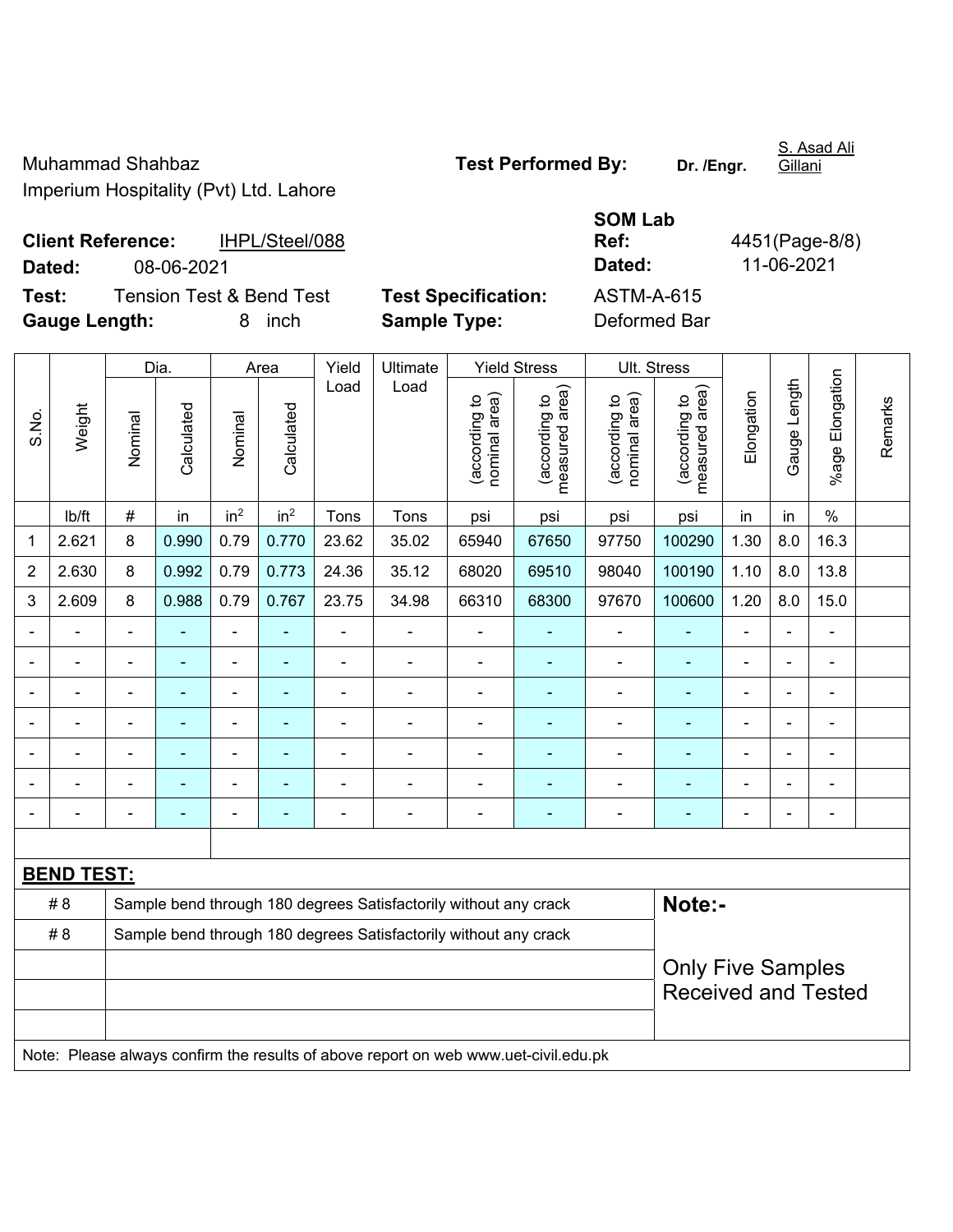Resident Engineer, **Test Performed By:** Dr. /Engr. M. Irfan Ul **Hassan** PICIIP Sahiwal, NESPAK (Pvt) Ltd., 73-A W, Block Farid Town Sahiwal.

**Client Reference:** 3976/11/MT/Lot-2/120 **SOM Lab Ref:** 4453(Page-1/1) **Dated:** 03-06-2021 **Dated:** 11-06-2021 **Test:** Tension Test & Bend Test **Test Specification:** ASTM-A-615 **Gauge Length:** 8 inch **Sample Type:** Deformed Bar

|                          |                   | Yield<br><b>Yield Stress</b><br>Dia.<br>Ultimate<br>Area |                          |                 |                 | Ult. Stress    |                                                                                     |                                |                                 |                                |                                 |                              |                |                      |         |
|--------------------------|-------------------|----------------------------------------------------------|--------------------------|-----------------|-----------------|----------------|-------------------------------------------------------------------------------------|--------------------------------|---------------------------------|--------------------------------|---------------------------------|------------------------------|----------------|----------------------|---------|
| S.No.                    | Weight            | Nominal                                                  | Calculated               | Nominal         | Calculated      | Load           | Load                                                                                | nominal area)<br>(according to | (according to<br>measured area) | (according to<br>nominal area) | (according to<br>measured area) | Elongation                   | Gauge Length   | Elongation<br>%age l | Remarks |
|                          | lb/ft             | $\#$                                                     | in                       | in <sup>2</sup> | in <sup>2</sup> | Tons           | Tons                                                                                | psi                            | psi                             | psi                            | psi                             | in                           | in             | $\%$                 |         |
| $\mathbf{1}$             | 0.650             | 4                                                        | 0.493                    | 0.20            | 0.191           | 7.34           | 8.97                                                                                | 80940                          | 84750                           | 98920                          | 103580                          | 1.00                         | 8.0            | 12.5                 |         |
| $\overline{2}$           | 0.649             | 4                                                        | 0.493                    | 0.20            | 0.191           | 7.44           | 9.02                                                                                | 82060                          | 85930                           | 99480                          | 104170                          | 1.00                         | 8.0            | 12.5                 |         |
|                          | ÷                 |                                                          |                          | $\blacksquare$  |                 | $\blacksquare$ | $\overline{a}$                                                                      | ä,                             |                                 | $\blacksquare$                 |                                 | ÷                            |                | ÷                    |         |
| $\blacksquare$           | $\blacksquare$    | $\blacksquare$                                           | $\blacksquare$           | $\blacksquare$  | ٠               | $\blacksquare$ | $\blacksquare$                                                                      | $\overline{\phantom{a}}$       | $\blacksquare$                  | $\blacksquare$                 | $\blacksquare$                  | $\blacksquare$               | $\blacksquare$ | $\blacksquare$       |         |
| $\blacksquare$           | $\blacksquare$    | $\blacksquare$                                           | $\overline{\phantom{0}}$ | ÷               |                 | $\blacksquare$ | ÷                                                                                   | $\blacksquare$                 | $\blacksquare$                  | $\blacksquare$                 | $\blacksquare$                  | $\blacksquare$               | $\blacksquare$ | $\blacksquare$       |         |
| Ē,                       | $\blacksquare$    | $\blacksquare$                                           | ÷                        | ÷,              |                 | $\blacksquare$ | ÷                                                                                   | $\blacksquare$                 | $\blacksquare$                  | $\blacksquare$                 | ä,                              | $\qquad \qquad \blacksquare$ | $\blacksquare$ | $\blacksquare$       |         |
| $\overline{\phantom{a}}$ | $\blacksquare$    | $\blacksquare$                                           | $\blacksquare$           | ÷,              |                 | $\blacksquare$ | ä,                                                                                  | $\blacksquare$                 | ٠                               | $\blacksquare$                 | $\blacksquare$                  | $\blacksquare$               |                | $\blacksquare$       |         |
|                          | ÷                 |                                                          | $\blacksquare$           | $\blacksquare$  |                 | $\blacksquare$ | ä,                                                                                  | ÷,                             | $\blacksquare$                  | $\blacksquare$                 | ÷,                              | ÷                            |                | ä,                   |         |
|                          |                   |                                                          |                          | $\blacksquare$  |                 |                | $\blacksquare$                                                                      | $\blacksquare$                 | $\overline{\phantom{0}}$        | $\blacksquare$                 | $\blacksquare$                  |                              |                | $\blacksquare$       |         |
|                          |                   |                                                          |                          | -               |                 |                | ÷                                                                                   | $\blacksquare$                 | ÷                               | $\blacksquare$                 | ÷                               |                              |                | ÷                    |         |
|                          |                   |                                                          |                          |                 |                 |                |                                                                                     |                                |                                 |                                |                                 |                              |                |                      |         |
|                          | <b>BEND TEST:</b> |                                                          |                          |                 |                 |                |                                                                                     |                                |                                 |                                |                                 |                              |                |                      |         |
|                          | #4                |                                                          |                          |                 |                 |                | Sample bend through 180 degrees Satisfactorily without any crack                    |                                |                                 |                                | Note:-                          |                              |                |                      |         |
|                          |                   |                                                          |                          |                 |                 |                |                                                                                     |                                |                                 |                                |                                 |                              |                |                      |         |
|                          |                   |                                                          |                          |                 |                 |                |                                                                                     |                                |                                 |                                | <b>Only Three Samples</b>       |                              |                |                      |         |
|                          |                   |                                                          |                          |                 |                 |                |                                                                                     |                                |                                 |                                | <b>Received and Tested</b>      |                              |                |                      |         |
|                          |                   |                                                          |                          |                 |                 |                | Note: Please always confirm the results of above report on web www.uet-civil.edu.pk |                                |                                 |                                |                                 |                              |                |                      |         |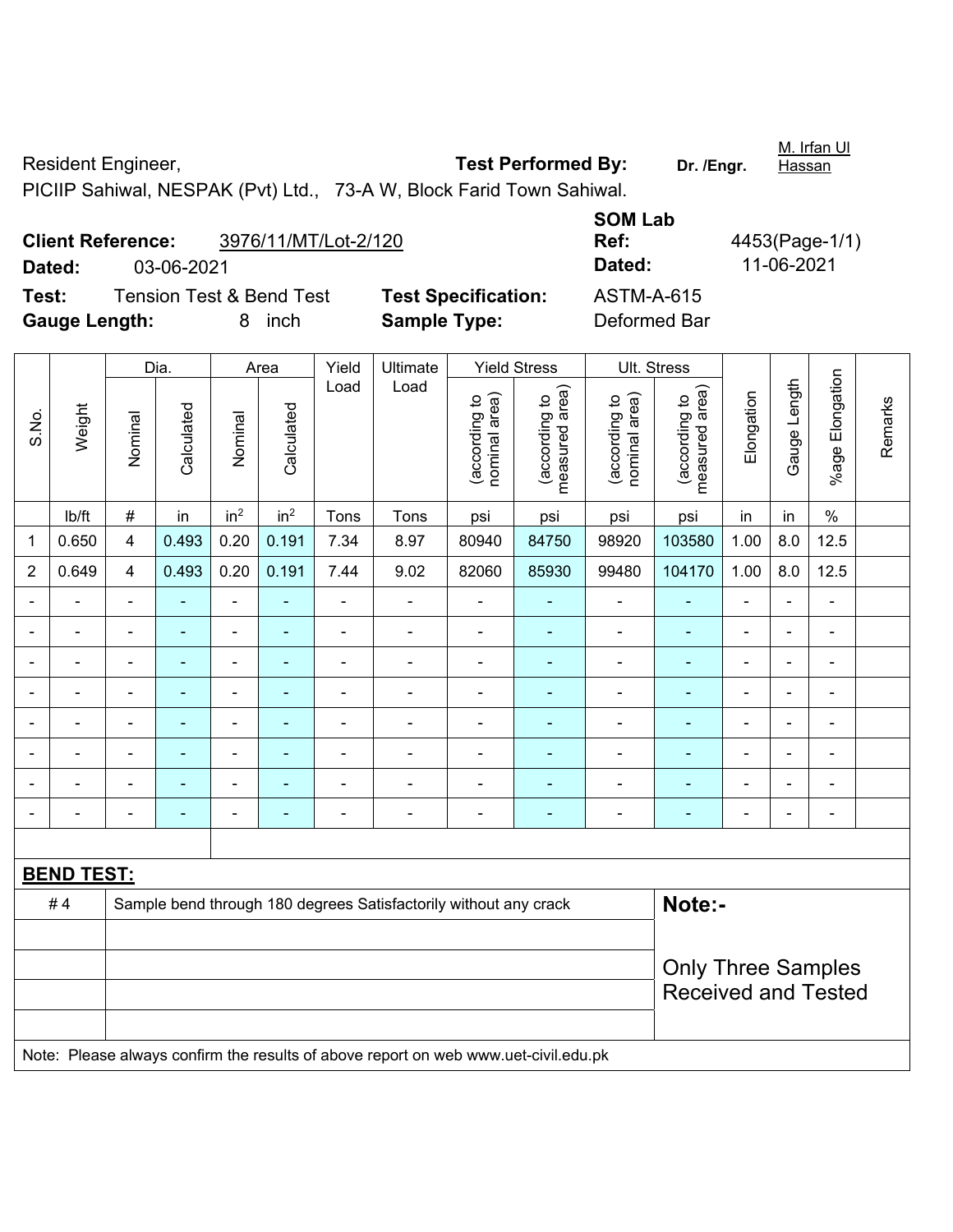Hafiz Ozair Ahmad **Test Performed By:** Dr. /Engr. **S. Asad Ali Gillani** Ali Gillani Deputy Director (QCD), WASA, LDA, Lahore

| <b>Client Reference:</b><br>QCD/ 723-24      |                            | <b>SOM Lab</b><br>Ref: | 4455(Page-<br>1/1) |
|----------------------------------------------|----------------------------|------------------------|--------------------|
| Dated:<br>09-06-2021                         |                            | Dated:                 | 11-06-2021         |
| Test:<br><b>Tension Test &amp; Bend Test</b> | <b>Test Specification:</b> | <b>ASTM-A-615</b>      |                    |
| <b>Guage Length:</b><br>inch                 | <b>Sample Type:</b>        | Deformed Bar           |                    |

|                |                   |                          | Dia.           |                 | Area            | Yield          | Ultimate                                                                            |                                | <b>Yield Stress</b>             |                                | Ult. Stress                     |                |                |                       |         |
|----------------|-------------------|--------------------------|----------------|-----------------|-----------------|----------------|-------------------------------------------------------------------------------------|--------------------------------|---------------------------------|--------------------------------|---------------------------------|----------------|----------------|-----------------------|---------|
| S.No.          | Weight            | Nominal                  | Calculated     | Nominal         | Calculated      | Load           | Load                                                                                | nominal area)<br>(according to | measured area)<br>(according to | nominal area)<br>(according to | measured area)<br>(according to | Elongation     | Gauge Length   | Elongation<br>$%$ age | Remarks |
|                | lb/ft             | #                        | in             | in <sup>2</sup> | in <sup>2</sup> | Tons           | Tons                                                                                | psi                            | psi                             | psi                            | psi                             | in             | in             | $\%$                  |         |
| 1              | 1.479             | 6                        | 0.744          | 0.44            | 0.435           | 13.78          | 19.80                                                                               | 69080                          | 69880                           | 99230                          | 100370                          | 1.40           | 8.0            | 17.5                  |         |
| $\blacksquare$ |                   | $\overline{\phantom{a}}$ | ÷,             | $\blacksquare$  | $\blacksquare$  | L,             | $\blacksquare$                                                                      | $\blacksquare$                 | $\blacksquare$                  | $\blacksquare$                 | $\frac{1}{2}$                   | $\blacksquare$ | $\blacksquare$ | $\blacksquare$        |         |
|                | $\blacksquare$    | $\overline{a}$           | $\blacksquare$ | $\blacksquare$  | ÷               | $\overline{a}$ | -                                                                                   | $\blacksquare$                 | $\overline{\phantom{a}}$        | $\overline{\phantom{0}}$       | ÷,                              | $\blacksquare$ |                | $\blacksquare$        |         |
|                |                   | ä,                       | ÷,             | $\blacksquare$  | $\blacksquare$  | ÷              | ä,                                                                                  | $\blacksquare$                 | ÷,                              | $\qquad \qquad \blacksquare$   | ÷,                              | $\blacksquare$ |                | ä,                    |         |
|                |                   |                          |                |                 |                 |                |                                                                                     |                                |                                 |                                | $\blacksquare$                  |                |                | -                     |         |
|                |                   | $\blacksquare$           |                | $\blacksquare$  |                 | L,             | ÷                                                                                   | $\blacksquare$                 |                                 | ٠                              | $\blacksquare$                  | $\blacksquare$ |                | $\blacksquare$        |         |
| $\blacksquare$ |                   | ä,                       | $\blacksquare$ | $\blacksquare$  | $\blacksquare$  | L,             | ä,                                                                                  | $\blacksquare$                 | ÷                               | $\blacksquare$                 | $\blacksquare$                  | $\blacksquare$ | $\blacksquare$ | $\blacksquare$        |         |
|                |                   | $\blacksquare$           | $\blacksquare$ | $\blacksquare$  |                 | ä,             | ÷                                                                                   | $\blacksquare$                 |                                 | $\overline{\phantom{a}}$       | $\blacksquare$                  | $\blacksquare$ |                | $\blacksquare$        |         |
|                | $\equiv$          | $\blacksquare$           | $\blacksquare$ | $\blacksquare$  | $\blacksquare$  | L,             | ÷,                                                                                  | $\blacksquare$                 | $\blacksquare$                  | $\qquad \qquad \blacksquare$   | ÷,                              | $\blacksquare$ |                | ÷,                    |         |
|                |                   | $\overline{\phantom{0}}$ | $\blacksquare$ | $\blacksquare$  | $\blacksquare$  | L,             | ÷                                                                                   | $\blacksquare$                 | $\overline{\phantom{a}}$        | ÷                              | $\blacksquare$                  | $\blacksquare$ |                | $\blacksquare$        |         |
|                |                   |                          |                |                 |                 |                |                                                                                     |                                |                                 |                                |                                 |                |                |                       |         |
|                | <b>BEND TEST:</b> |                          |                |                 |                 |                |                                                                                     |                                |                                 |                                |                                 |                |                |                       |         |
|                | #6                |                          |                |                 |                 |                | Sample bend through 180 degrees Satisfactorily without any crack                    |                                |                                 |                                | Note:-                          |                |                |                       |         |
|                |                   |                          |                |                 |                 |                |                                                                                     |                                |                                 |                                |                                 |                |                |                       |         |
|                |                   |                          |                |                 |                 |                |                                                                                     |                                |                                 |                                | <b>Only Two Samples</b>         |                |                |                       |         |
|                |                   |                          |                |                 |                 |                |                                                                                     |                                |                                 |                                | <b>Received and Tested</b>      |                |                |                       |         |
|                |                   |                          |                |                 |                 |                |                                                                                     |                                |                                 |                                |                                 |                |                |                       |         |
|                |                   |                          |                |                 |                 |                | Note: Please always confirm the results of above report on web www.uet-civil.edu.pk |                                |                                 |                                |                                 |                |                |                       |         |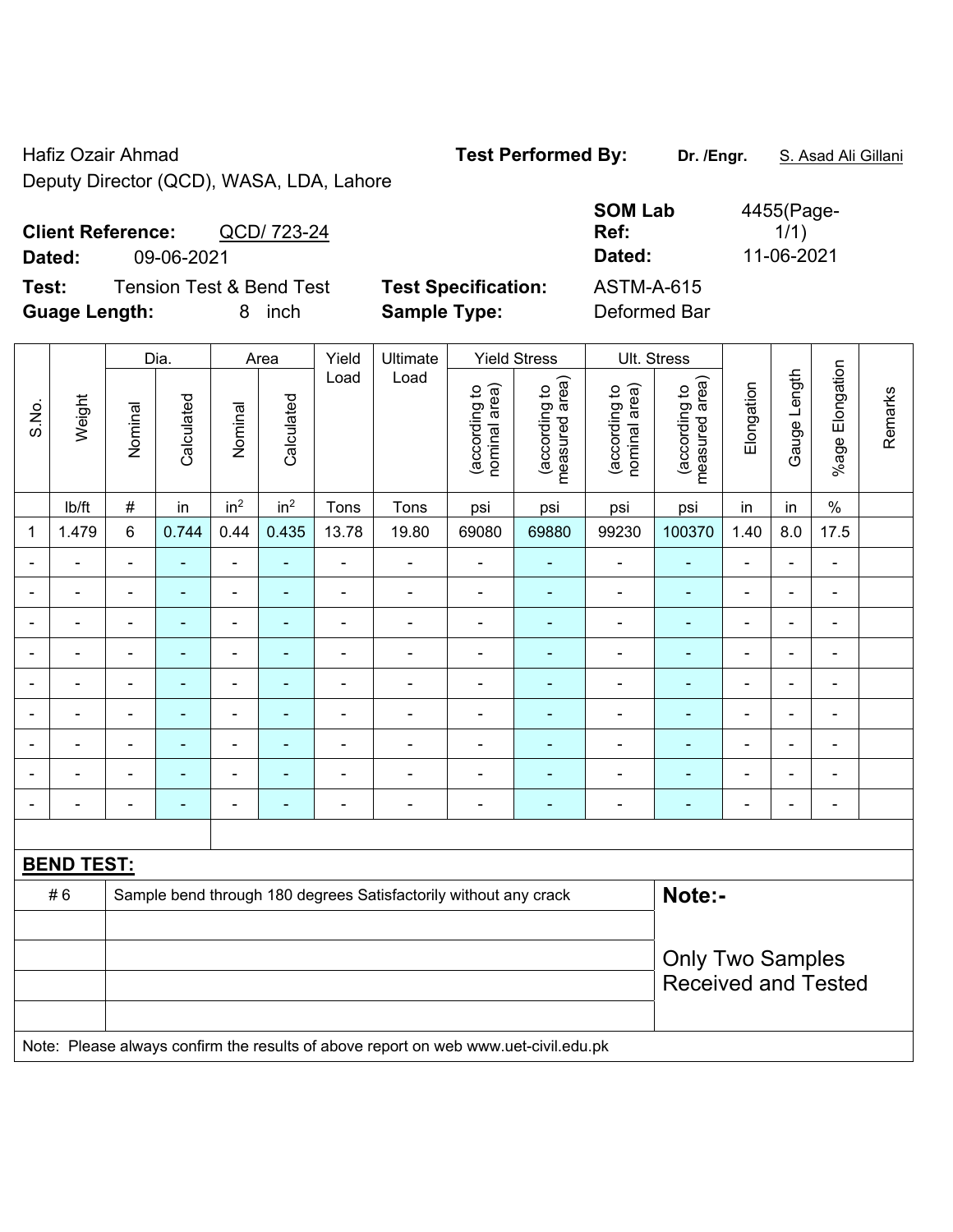Sub Divisional Officer **Test Performed By:** Dr. /Engr. Buildings Sub Division No. 9, Lahore

S. Asad Ali

**Client Reference:** 137/9th **Dated:** 26-04-2021 **Test:** Tension Test & Bend Test **Test Specification:** 

**Gauge Length:** 8 inch **Sample Type:** Deformed Bar

| <b>SOM Lab</b><br>Ref:<br>Dated:  | 4456(Page-1/1)<br>11-06-2021 |
|-----------------------------------|------------------------------|
| <b>ASTM-A-615</b><br>Doformod Dor |                              |

|                |                   | Yield<br>Dia.<br>Ultimate<br><b>Yield Stress</b><br>Area |            |                 | Ult. Stress     |                          |                                                                                     |                                |                                 |                                |                                                        |                |                |                 |         |
|----------------|-------------------|----------------------------------------------------------|------------|-----------------|-----------------|--------------------------|-------------------------------------------------------------------------------------|--------------------------------|---------------------------------|--------------------------------|--------------------------------------------------------|----------------|----------------|-----------------|---------|
| S.No.          | Weight            | Nominal                                                  | Calculated | Nominal         | Calculated      | Load                     | Load                                                                                | nominal area)<br>(according to | (according to<br>measured area) | (according to<br>nominal area) | (according to<br>measured area)                        | Elongation     | Gauge Length   | %age Elongation | Remarks |
|                | Ib/ft             | #                                                        | in         | in <sup>2</sup> | in <sup>2</sup> | Tons                     | Tons                                                                                | psi                            | psi                             | psi                            | psi                                                    | in             | in             | $\%$            |         |
| 1              | 1.486             | 6                                                        | 0.746      | 0.44            | 0.437           | 14.70                    | 19.54                                                                               | 73680                          | 74190                           | 97950                          | 98620                                                  | 1.00           | 8.0            | 12.5            |         |
| $\overline{2}$ | 0.648             | 4                                                        | 0.492      | 0.20            | 0.190           | 6.44                     | 8.94                                                                                | 71040                          | 74780                           | 98580                          | 103770                                                 | 1.10           | 8.0            | 13.8            |         |
|                |                   |                                                          |            |                 |                 |                          |                                                                                     | $\blacksquare$                 |                                 |                                |                                                        |                |                |                 |         |
| $\blacksquare$ | $\blacksquare$    | $\blacksquare$                                           | ÷,         | $\blacksquare$  | ۰               | Ē,                       | $\overline{\phantom{0}}$                                                            | $\blacksquare$                 | $\blacksquare$                  | $\overline{\phantom{a}}$       | $\blacksquare$                                         | ÷              | $\blacksquare$ | $\blacksquare$  |         |
|                | $\blacksquare$    | $\blacksquare$                                           | ۰          | $\blacksquare$  | ٠               | $\blacksquare$           | $\blacksquare$                                                                      | $\overline{a}$                 | ٠                               | $\blacksquare$                 | $\blacksquare$                                         | $\blacksquare$ |                | $\blacksquare$  |         |
|                | $\blacksquare$    | $\blacksquare$                                           | ÷,         | $\blacksquare$  | $\blacksquare$  | $\overline{\phantom{a}}$ | Ě.                                                                                  | $\blacksquare$                 | $\blacksquare$                  | $\blacksquare$                 | $\blacksquare$                                         | ÷              | $\blacksquare$ | ÷.              |         |
|                |                   |                                                          | ÷,         | $\blacksquare$  |                 |                          | ä,                                                                                  |                                |                                 | ä,                             | ÷                                                      |                |                | $\blacksquare$  |         |
|                |                   |                                                          |            |                 |                 |                          |                                                                                     |                                |                                 |                                |                                                        |                |                | $\blacksquare$  |         |
|                |                   |                                                          |            | $\blacksquare$  |                 |                          |                                                                                     | ٠                              |                                 |                                |                                                        |                |                |                 |         |
| Ē,             |                   | ä,                                                       | ۰          | $\blacksquare$  |                 | ٠                        | Ē,                                                                                  | $\blacksquare$                 | $\blacksquare$                  | $\overline{\phantom{a}}$       | $\blacksquare$                                         | ÷              |                | $\blacksquare$  |         |
|                |                   |                                                          |            |                 |                 |                          |                                                                                     |                                |                                 |                                |                                                        |                |                |                 |         |
|                | <b>BEND TEST:</b> |                                                          |            |                 |                 |                          |                                                                                     |                                |                                 |                                |                                                        |                |                |                 |         |
|                | #6                |                                                          |            |                 |                 |                          | Sample bend through 180 degrees Satisfactorily without any crack                    |                                |                                 |                                | Note:-                                                 |                |                |                 |         |
|                | #4                |                                                          |            |                 |                 |                          | Sample bend through 180 degrees Satisfactorily without any crack                    |                                |                                 |                                |                                                        |                |                |                 |         |
|                |                   |                                                          |            |                 |                 |                          |                                                                                     |                                |                                 |                                | <b>Only Four Samples</b><br><b>Received and Tested</b> |                |                |                 |         |
|                |                   |                                                          |            |                 |                 |                          | Note: Please always confirm the results of above report on web www.uet-civil.edu.pk |                                |                                 |                                |                                                        |                |                |                 |         |

Gillani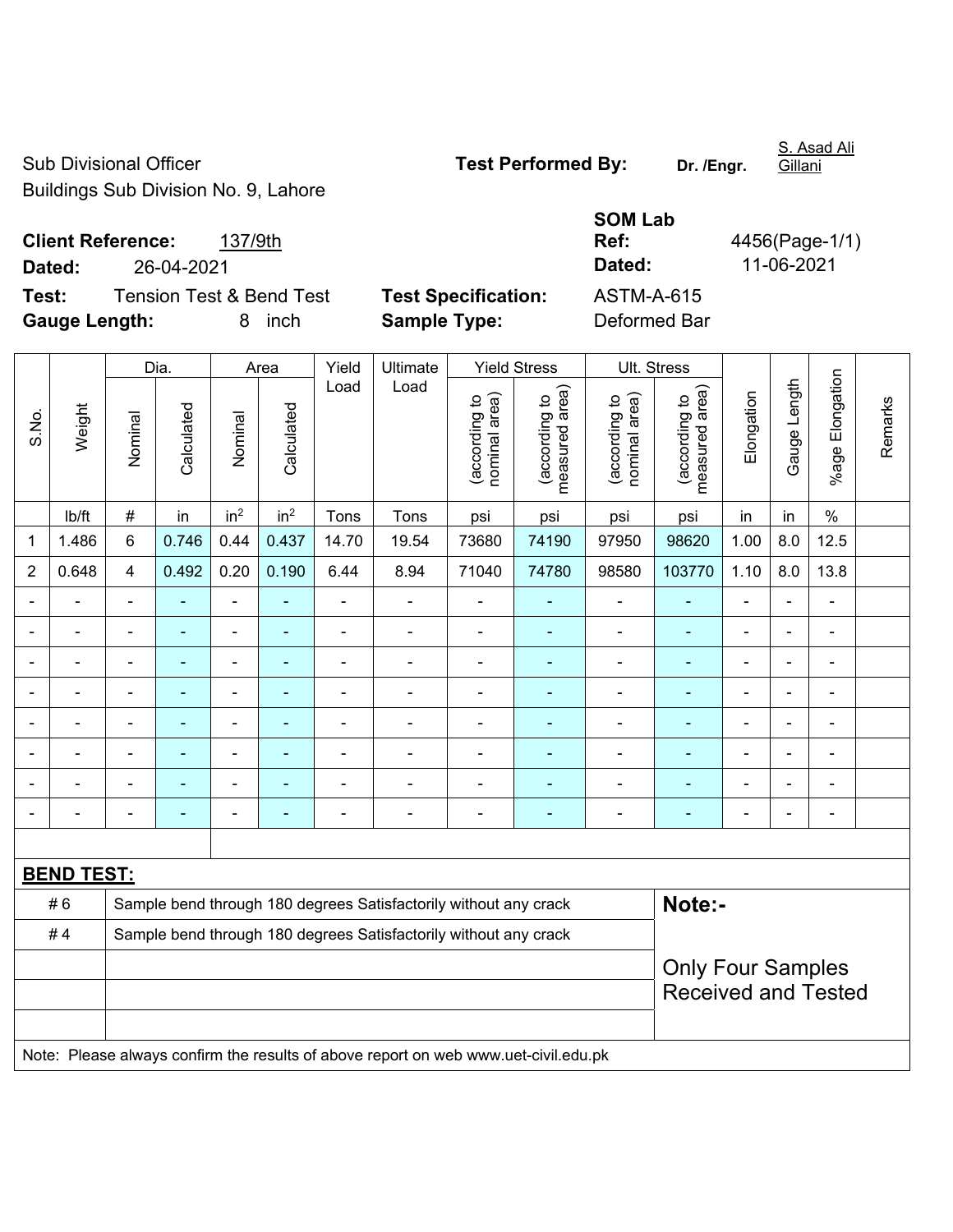Sub Divisional Officer **Test Performed By:** Dr. /Engr. Highway Sub Division, Mian Channu

S. Asad Ali **Gillani** 

**Client Reference:** 904/SDO MC **Dated:** 10-06-2021 **Dated:** 11-06-2021 **Test:** Tension Test & Bend Test **Test Specification:** ASTM-A-615

**Gauge Length:** 8 inch **Sample Type:** Deformed Bar

**SOM Lab Ref:** 4457(Page-1/1)

Dia. | Area | Yield | Ultimate | Yield Stress | Ult. Stress %age Elongation %age Elongation Gauge Length Load Load Gauge Length (according to<br>measured area) measured area) (according to<br>measured area) measured area) (according to<br>nominal area) (according to<br>nominal area) nominal area) nominal area) Elongation Elongation (according to (according to (according to (according to Remarks Remarks Weight **Calculated Calculated** Calculated Calculated S.No. Nominal Nominal Nominal Nominal | lb/ft | # | in | in<sup>2</sup> | in<sup>2</sup> | Tons | Tons | psi | psi | psi | psi | in | in | % 1 | 1.035 | 5 | 0.622 | 0.31 | 0.304 | 9.17 | 13.10 | 65270 | 66560 | 93190 | 95030 | 1.40 | 8.0 | 17.5 - - - - - - - - - - - - - - - - - - - - - - - - - - - - - - - - - - - - - - - - - - - - - - - - - - - - - - - - - - - - - - - - - - - - - - - - - - - - - - - - - - - - - - - - - - - - - - - - - - - - - - - - - - - - - - - - - - - - - - - - - - - - - - - - - - - - - - - **BEND TEST:**  # 5 Sample bend through 180 degrees Satisfactorily without any crack **Note:-**Only Two Samples Received and Tested Note: Please always confirm the results of above report on web www.uet-civil.edu.pk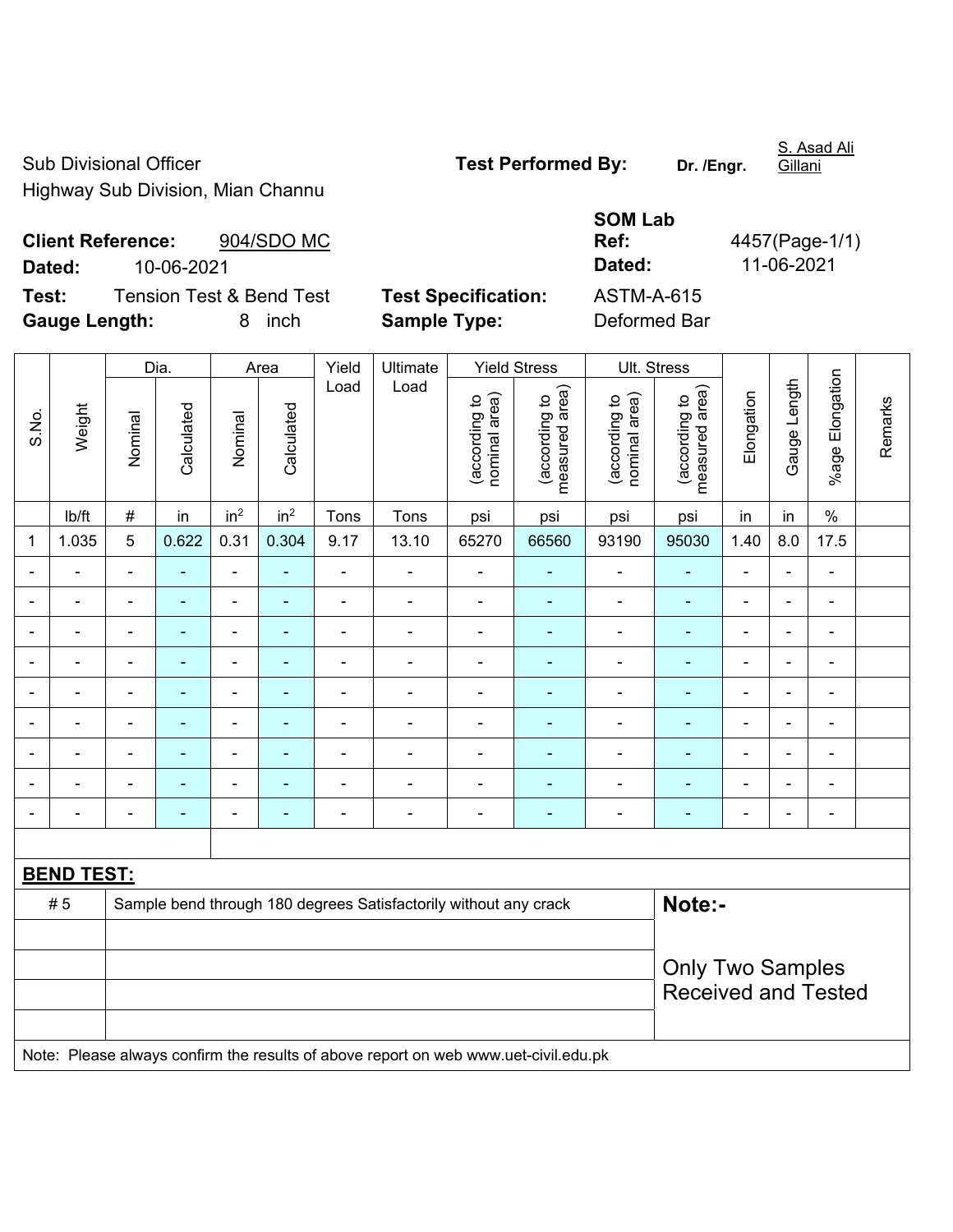Saqib Riaz **Test Performed By:** Dr. /Engr.

S. Asad Ali Gillani

Project Manager, Rizwan associates, ISLAMABAD

| <b>Client Reference:</b> |            | UET/RA/SITE/02-21                   |                            | Ref:              |
|--------------------------|------------|-------------------------------------|----------------------------|-------------------|
| Dated:                   | 11-06-2021 |                                     |                            | Dated:            |
| Test:                    |            | <b>Tension Test &amp; Bend Test</b> | <b>Test Specification:</b> | <b>ASTM-A-615</b> |
| <b>Gauge Length:</b>     |            | inch<br>8.                          | <b>Sample Type:</b>        | Deformed Bar      |

**SOM Lab Ref:** 4459(Page-1/1) **Dated:** 11-06-2021 **Dated:** 11-06-2021 **Test Specification:** ASTM-A-615

| S.No.          | Weight                                                                              | Dia.                                                             |                | Area            |                 | Yield          | Ultimate       | <b>Yield Stress</b>            |                                 | Ult. Stress                    |                                                       |                |                |                           |         |  |
|----------------|-------------------------------------------------------------------------------------|------------------------------------------------------------------|----------------|-----------------|-----------------|----------------|----------------|--------------------------------|---------------------------------|--------------------------------|-------------------------------------------------------|----------------|----------------|---------------------------|---------|--|
|                |                                                                                     | Nominal                                                          | Calculated     | Nominal         | Calculated      | Load           | Load           | nominal area)<br>(according to | (according to<br>measured area) | nominal area)<br>(according to | (according to<br>measured area)                       | Elongation     | Gauge Length   | Elongation<br>$%$ age $ $ | Remarks |  |
|                | lb/ft                                                                               | $\#$                                                             | in             | in <sup>2</sup> | in <sup>2</sup> | Tons           | Tons           | psi                            | psi                             | psi                            | psi                                                   | in             | in             | $\%$                      |         |  |
| 1              | 2.623                                                                               | 8                                                                | 0.991          | 0.79            | 0.771           | 25.15          | 34.66          | 70210                          | 71940                           | 96760                          | 99140                                                 | 1.30           | 8.0            | 16.3                      |         |  |
| 2              | 2.624                                                                               | 8                                                                | 0.991          | 0.79            | 0.771           | 25.25          | 34.86          | 70490                          | 72230                           | 97330                          | 99730                                                 | 1.40           | 8.0            | 17.5                      |         |  |
| 3              | 0.650                                                                               | 4                                                                | 0.493          | 0.20            | 0.191           | 5.68           | 7.95           | 62610                          | 65560                           | 87680                          | 91810                                                 | 1.10           | 8.0            | 13.8                      |         |  |
| 4              | 0.653                                                                               | 4                                                                | 0.494          | 0.20            | 0.192           | 5.71           | 8.02           | 62950                          | 65570                           | 88470                          | 92150                                                 | 1.30           | 8.0            | 16.3                      |         |  |
|                | $\blacksquare$                                                                      | $\blacksquare$                                                   | ä,             | $\blacksquare$  | ä,              | $\blacksquare$ | $\blacksquare$ | $\blacksquare$                 |                                 | $\blacksquare$                 | ÷,                                                    | $\blacksquare$ | $\blacksquare$ | $\blacksquare$            |         |  |
| $\blacksquare$ | $\overline{\phantom{0}}$                                                            | $\blacksquare$                                                   | $\blacksquare$ | ä,              | ä,              | ä,             | $\blacksquare$ | $\blacksquare$                 | ä,                              | $\blacksquare$                 | $\blacksquare$                                        | $\blacksquare$ |                | ä,                        |         |  |
|                |                                                                                     | $\blacksquare$                                                   | $\blacksquare$ | ÷,              |                 | $\blacksquare$ | $\blacksquare$ | $\blacksquare$                 |                                 | $\blacksquare$                 | $\blacksquare$                                        |                |                | $\blacksquare$            |         |  |
|                |                                                                                     |                                                                  |                |                 |                 |                |                |                                |                                 |                                |                                                       |                |                | ÷.                        |         |  |
|                |                                                                                     |                                                                  |                |                 |                 |                |                |                                |                                 |                                |                                                       |                |                |                           |         |  |
| $\blacksquare$ |                                                                                     |                                                                  |                | ä,              | ۰               | $\blacksquare$ | $\blacksquare$ | $\blacksquare$                 |                                 | $\overline{\phantom{0}}$       | $\blacksquare$                                        |                | Ē,             | $\blacksquare$            |         |  |
|                |                                                                                     |                                                                  |                |                 |                 |                |                |                                |                                 |                                |                                                       |                |                |                           |         |  |
|                | <b>BEND TEST:</b>                                                                   |                                                                  |                |                 |                 |                |                |                                |                                 |                                |                                                       |                |                |                           |         |  |
|                | # 8                                                                                 | Sample bend through 180 degrees Satisfactorily without any crack |                |                 |                 |                |                |                                |                                 |                                | Note:-                                                |                |                |                           |         |  |
| #4             |                                                                                     | Sample bend through 180 degrees Satisfactorily without any crack |                |                 |                 |                |                |                                |                                 |                                |                                                       |                |                |                           |         |  |
|                |                                                                                     |                                                                  |                |                 |                 |                |                |                                |                                 |                                | <b>Only Six Samples</b><br><b>Received and Tested</b> |                |                |                           |         |  |
|                | Note: Please always confirm the results of above report on web www.uet-civil.edu.pk |                                                                  |                |                 |                 |                |                |                                |                                 |                                |                                                       |                |                |                           |         |  |